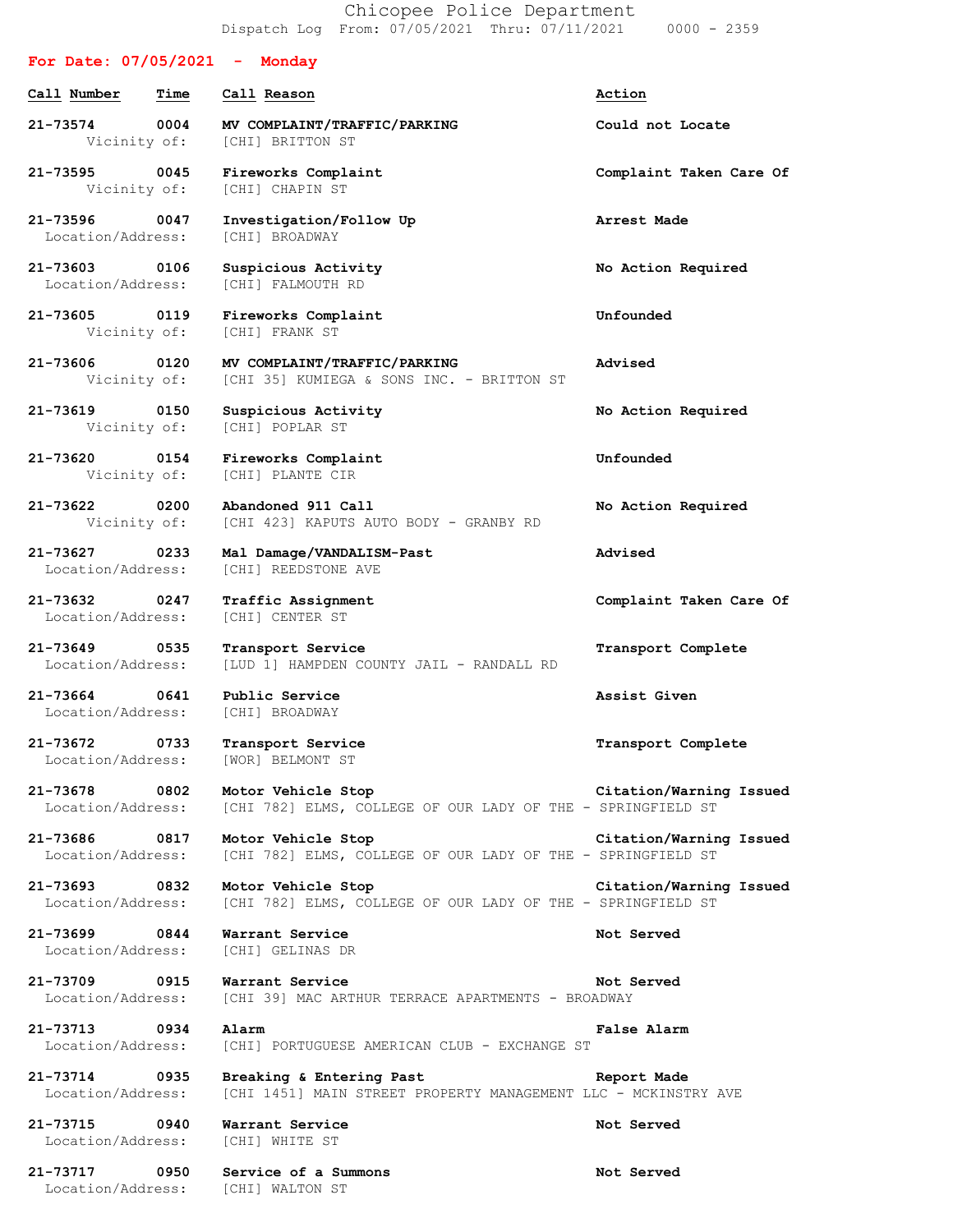**21-73718 0950 Missing Person Report Made** Location/Address: [CHI F1497] - WESTOVER RD **21-73719 0956 Service of a Summons Not Served** Location/Address: [CHI] AUSTIN ST **21-73720 1003 Service of a Summons Not Served** Location/Address: [CHI] ELM ST **21-73726 1025 Abandoned 911 Call No Action Required** Location/Address: [CHI] HIGH ST **21-73729 1037 Larceny Complaint Past Report Made** Location/Address: [CHI] THE DRIVING RANGE - CHICOPEE ST **21-73732 1051 Warrant Service Arrest Made** Location/Address: [CHI] BALTIC AVE **21-73735 1106 Mal Damage/VANDALISM-Past Report Made** Location/Address: [CHI] SILVIN RD **21-73738 1114 Fraud/Identity Theft Report Made** Location/Address: [CHI] CIRCLE DR **21-73740 1151 Motor Vehicle Stop Citation/Warning Issued** Location/Address: [CHI] MCKINSTRY AVE **21-73742 1203 Motor Vehicle Stop Citation/Warning Issued** Location/Address: [CHI] MCKINSTRY AVE **21-73744 1209 Transport Service Transport Complete** Location/Address: [CHI XF1590] DUNKIN DONUTS - MCKINSTRY AVE **21-73747 1217 Motor Vehicle Stop Citation/Warning Issued** Location/Address: [CHI] MCKINSTRY AVE **21-73749 1223 Crash Property Damage Report Made** Location/Address: [CHI] SPRINGFIELD ST **21-73751 1232 Alarm False Alarm** Location/Address: [CHI 1604] BELCHER SCHOOL K-2 - MONTGOMERY ST **21-73755 1250 Motor Vehicle Stop Citation/Warning Issued** Location/Address: [CHI] GRANBY RD **21-73756 1303 Transport Service Transport Complete** Location: [CHI] LUDLOW - HCHC **21-73758 1314 Warrant Service Could not Locate** Location/Address: [CHI] REED AVE **21-73759 1317 Motor Vehicle Stop Citation/Warning Issued** Location/Address: [CHI 309] MCDONALDS - BURNETT RD **21-73760 1317 Disturbance Complaint Taken Care Of** Location/Address: [CHI] PROSPECT ST **21-73761 1324 Motor Vehicle Stop Citation/Warning Issued** Location/Address: [CHI 75] DUNKIN DONUTS - BURNETT RD **21-73763 1332 Warrant Service Could not Locate** Location/Address: [CHI] MUZZY ST **21-73764 1333 Motor Vehicle Stop Citation/Warning Issued** Location/Address: [CHI 1037] CHICOPEE MEMORIAL STATE PARK - BURNETT RD **21-73765 1344 Warrant Service Could not Locate** Location/Address: [CHI 2699] - GRATTAN ST **21-73771 1405 Alarm False Alarm** Location/Address: [CHI 1604] BELCHER SCHOOL K-2 - MONTGOMERY ST **21-73772 1411 Alarm Appears Secure After Check** Location/Address: [CHI F1212] CHICOPEE HEALTH CENTER - FRONT ST **21-73774 1424 Motor Vehicle Stop Citation/Warning Issued**

Location/Address: [CHI F1281] FIRE STA # 4 - BURNETT RD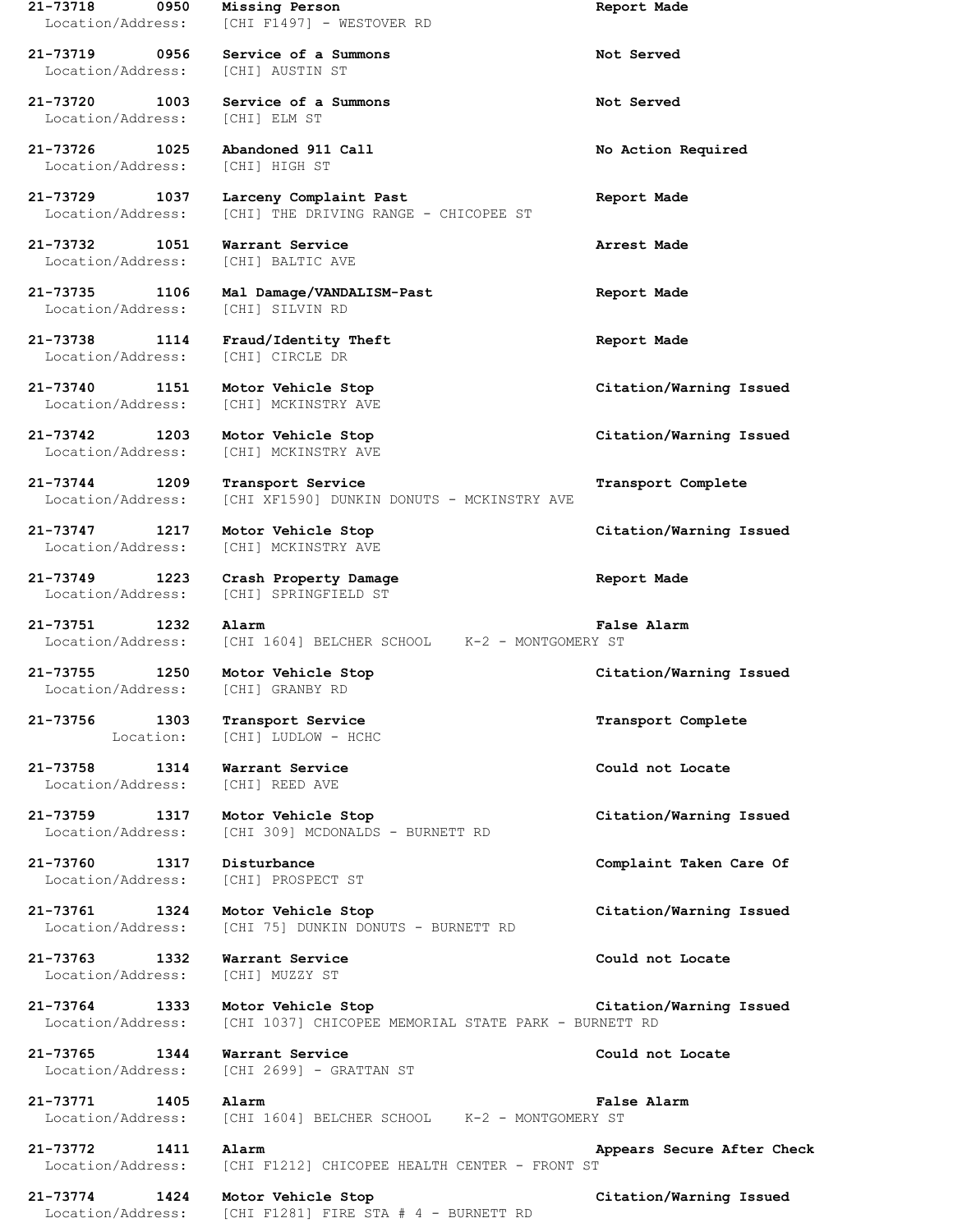|                                                                        | 21-73775 1427 Larceny- In Progress<br>Location/Address: [CHI XF1652] FAMILY DOLLAR - MEADOW ST                       | Complaint Taken Care Of |
|------------------------------------------------------------------------|----------------------------------------------------------------------------------------------------------------------|-------------------------|
| 21-73776 1434 Motor Vehicle Stop<br>Location/Address: [CHI] BURNETT RD |                                                                                                                      | Citation/Warning Issued |
| Location/Address: [CHI] SHERIDAN ST                                    | 21-73779 1447 Motor Vehicle Stop                                                                                     | Citation/Warning Issued |
| 21-73785 1503                                                          | Neighbor/Landlord Dispute<br>Location/Address: [CHI] MONTGOMERY ST                                                   | Advised                 |
|                                                                        | 21-73787    1518    Abandoned 911    Call<br>Location/Address: [CHI 1854] - COCHRAN ST                               | <b>False Alarm</b>      |
|                                                                        | 21-73792 1546 MV COMPLAINT/TRAFFIC/PARKING<br>Location/Address: [CHI] BY THE POWER LINES - APPLEWOOD DR              | Unfounded               |
|                                                                        | 21-73800 1605 MV COMPLAINT/TRAFFIC/PARKING<br>Vicinity of: [CHI] MANDALAY RD                                         | Advised                 |
| 21-73812 1634 Public Service                                           | Location/Address: [CHI] BEAUCHAMP TER                                                                                | Advised                 |
|                                                                        | 21-73814 1641 Abandoned/Found Property<br>Vicinity of: [CHI] BIKE TRAIL - PADEREWSKI ST                              | Unfounded               |
|                                                                        | 21-73816 1644 MV COMPLAINT/TRAFFIC/PARKING<br>Vicinity of: [CHI] PENDLETON AVE + DOVERBROOK RD                       | Unfounded               |
| Location/Address: [CHI] COTE AVE                                       | 21-73818 1645 Mal Damage/VANDALISM-Past                                                                              | Report Made             |
|                                                                        | 21-73820 1649 Motor Vehicle Stop<br>Location/Address: [CHI] NORMAN ST + CHICOPEE ST                                  | Citation/Warning Issued |
|                                                                        | 21-73822 1703 Motor Vehicle Stop<br>Vicinity of: [CHI] DRY BRIDGE - CHICOPEE ST                                      | Citation/Warning Issued |
| Location/Address: [CHI] WARD ST                                        | 21-73827 1712 Fireworks Complaint                                                                                    | Could not Locate        |
|                                                                        | 21-73826 1715 Motor Vehicle Stop<br>Location/Address: [CHI] SCHOOL ST + CABOT ST                                     | Citation/Warning Issued |
| 21-73832 1727                                                          | Alarm<br>Location/Address: [CHI 330] PENSKE TRUCK LEASING - FULLER RD                                                | Unfounded               |
|                                                                        | 21-73833 1728 MV COMPLAINT/TRAFFIC/PARKING<br>Vicinity of: [CHI] WEST ST                                             | Could not Locate        |
| 21-73834 1732 Motor Vehicle Stop                                       | Vicinity of: [CHI] VETERANS HOME - MEADOW ST                                                                         | Citation/Warning Issued |
| 21-73838 1747 Alarm                                                    | Location/Address: [CHI] CADDYSHACK DR                                                                                | <b>False Alarm</b>      |
| Location/Address: [CHI] CHICOPEE ST                                    | 21-73840 1749 Larceny Complaint Past                                                                                 | Report Made             |
|                                                                        | 21-73841 1756 Crash Property Damage<br>Vicinity of: [CHI 638] BJS WHOLESALE FOOD WAREHOUSE - MEMORIAL DR             | Advised                 |
| Location/Address: [CHI] CONNELL ST                                     | 21-73845 1806 Suspicious Activity                                                                                    | Advised                 |
|                                                                        | 21-73846 1812 Motor Vehicle Stop<br>Location/Address: [CHI] CHICOPEE ST + MEADOW ST                                  | Citation/Warning Issued |
|                                                                        | 21-73849 1812 MV COMPLAINT/TRAFFIC/PARKING<br>Location/Address: [CHI] LUCY M. WISNIOWSKI MEMORIAL PARK - CHESTNUT ST | Advised                 |
|                                                                        | 21-73856 1850 MV COMPLAINT/TRAFFIC/PARKING<br>Vicinity of: [CHI] SCHOOL ST + CHESTNUT ST                             | Could not Locate        |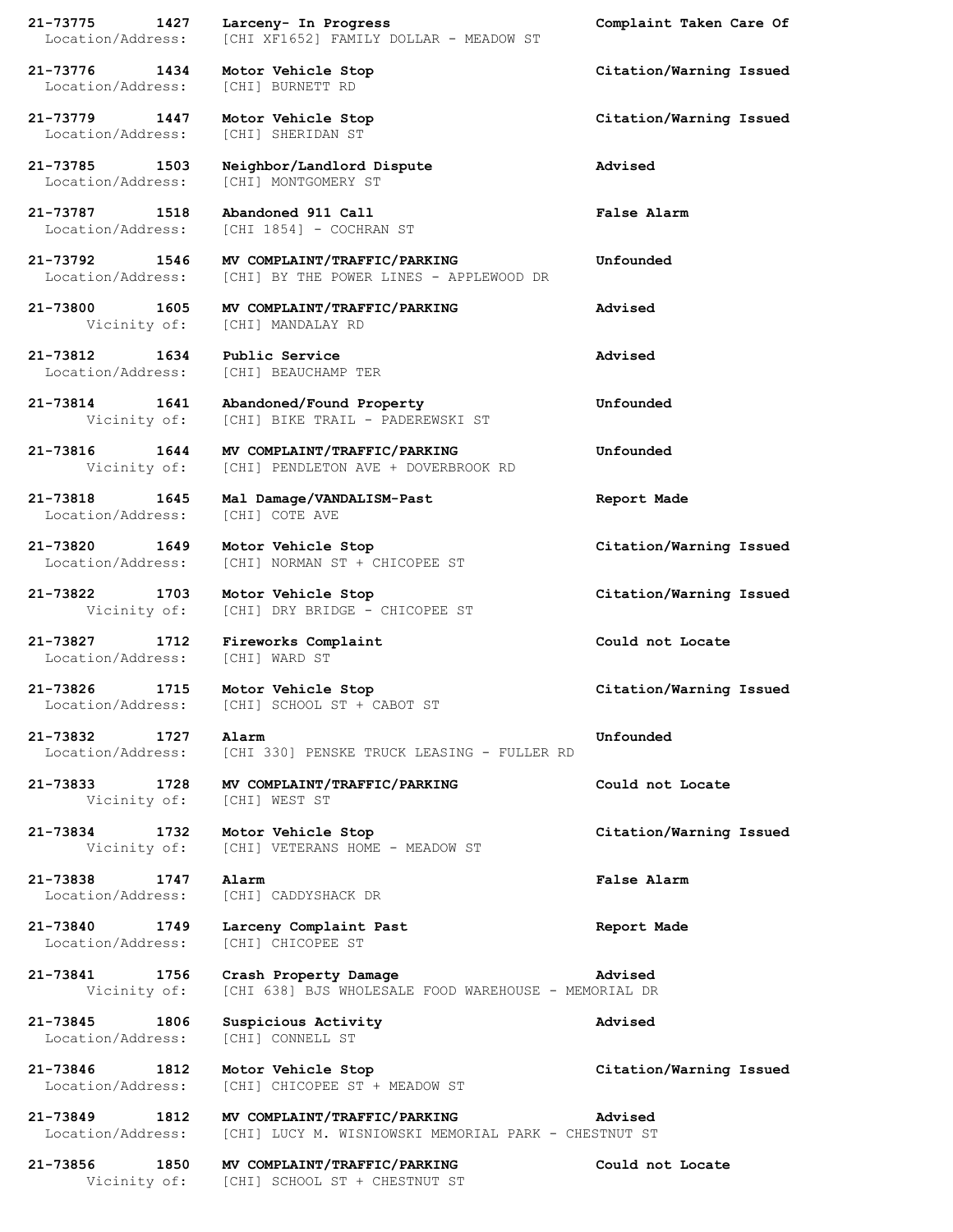| 21-73863 1925<br>Location/Address: |      | Alarm<br>[CHI] CADDYSHACK DR                                                                           | <b>False Alarm</b>      |
|------------------------------------|------|--------------------------------------------------------------------------------------------------------|-------------------------|
| 21-73865 1929<br>Vicinity of:      |      | MV COMPLAINT/TRAFFIC/PARKING<br>[CHI] BRITTON ST + ROYAL ST                                            | Could not Locate        |
| 21-73874 2029<br>Vicinity of:      |      | Disturbance<br>[CHI] BY 91 BRIDGE - GRATTAN ST                                                         | Could not Locate        |
| 21-73878<br>Location/Address:      | 2056 | Crash Property Damage<br>[CHI] CHICFILA - MEMORIAL DR                                                  | Report Made             |
| 21-73889 2109<br>Vicinity of:      |      | Fireworks Complaint<br>[CHI] - PEACE ST                                                                | Unfounded               |
| 21-73887 2111<br>Location/Address: |      | Crash Property Damage<br>[CHI] HAMPDEN ST                                                              | Report Made             |
| 21-73888 2111                      |      | Fireworks Complaint<br>Vicinity of: [CHI] HAMEL ST                                                     | Could not Locate        |
| 21-73891                           | 2114 | Fireworks Complaint<br>Vicinity of: [CHI] GROCKI DR                                                    | Could not Locate        |
| 21-73893<br>Location/Address:      | 2119 | Abandoned 911 Call<br>[CHI 1933] SHELL FOOD MART - GROVE ST                                            | No Action Required      |
| 21-73895 2125<br>Vicinity of:      |      | Fireworks Complaint<br>[CHI] WALTER ST                                                                 | Unfounded               |
| 21-73898<br>Vicinity of:           | 2127 | Suspicious Activity<br>[CHI] NONOTUCK AVE                                                              | Advised                 |
| 21-73897 2128<br>Location/Address: |      | Fireworks Complaint<br>[CHI] THOMAS ST                                                                 | Complaint Taken Care Of |
| 21-73901                           | 2134 | ASSIST OTHER AGENCY<br>Location/Address: [CHI] SHERMAN AVE                                             | Could not Locate        |
| 21-73903                           |      | 2134 Abandoned 911 Call<br>Location/Address: [CHI] HILTON ST                                           | Unfounded               |
| 21-73904                           | 2141 | Suspicious Activity<br>Vicinity of: [CHI] MATHIEU DR                                                   | No Action Required      |
| 21-73910 2213                      |      | Fireworks Complaint<br>Vicinity of: [CHI] HAMPDEN ST + MARION ST                                       | Could not Locate        |
|                                    |      | 21-73911 2216 Fireworks Complaint<br>Vicinity of: [CHI] MELLEN ST + SHERMAN AVE                        | Could not Locate        |
| 21-73913 2230<br>Vicinity of:      |      | MV COMPLAINT/TRAFFIC/PARKING<br>[CHI] GROVE ST + FRONT ST                                              | Arrest Made             |
| 21-73918 2241<br>Location/Address: |      | MV COMPLAINT/TRAFFIC/PARKING<br>[CHI 1233] WINDSOR COURT APARTMENTS - MEMORIAL DR                      | Unfounded               |
| Location/Address:                  |      | 21-73921 2257 Suspicious Activity<br>[CHI] RED HOME - DOUGLAS CIR                                      | Unfounded               |
|                                    |      | 21-73929 2324 Abandoned 911 Call<br>Location/Address: [CHI 333] DAIGLE'S TRUCK MASTER, INC - FULLER RD | No Action Required      |
| For Date: $07/06/2021$ - Tuesday   |      |                                                                                                        |                         |
| 21-73961<br>Location/Address:      | 0045 | Suspicious Activity<br>[CHI 1191] WALMART - MEMORIAL DR                                                | Advised                 |
| Location/Address:                  |      | 21-73970 0117 Motor Vehicle Stop<br>[CHI] GRATTAN ST + BALTIC AVE                                      | Citation/Warning Issued |
|                                    |      | 21-73980 0138 Fireworks Complaint<br>Vicinity of: [CHI 269] CHICOPEE ST + BLANCHE ST                   | Could not Locate        |

**21-73991 0218 Motor Vehicle Stop Citation/Warning Issued** Location/Address: [CHI] SHAWINIGAN DR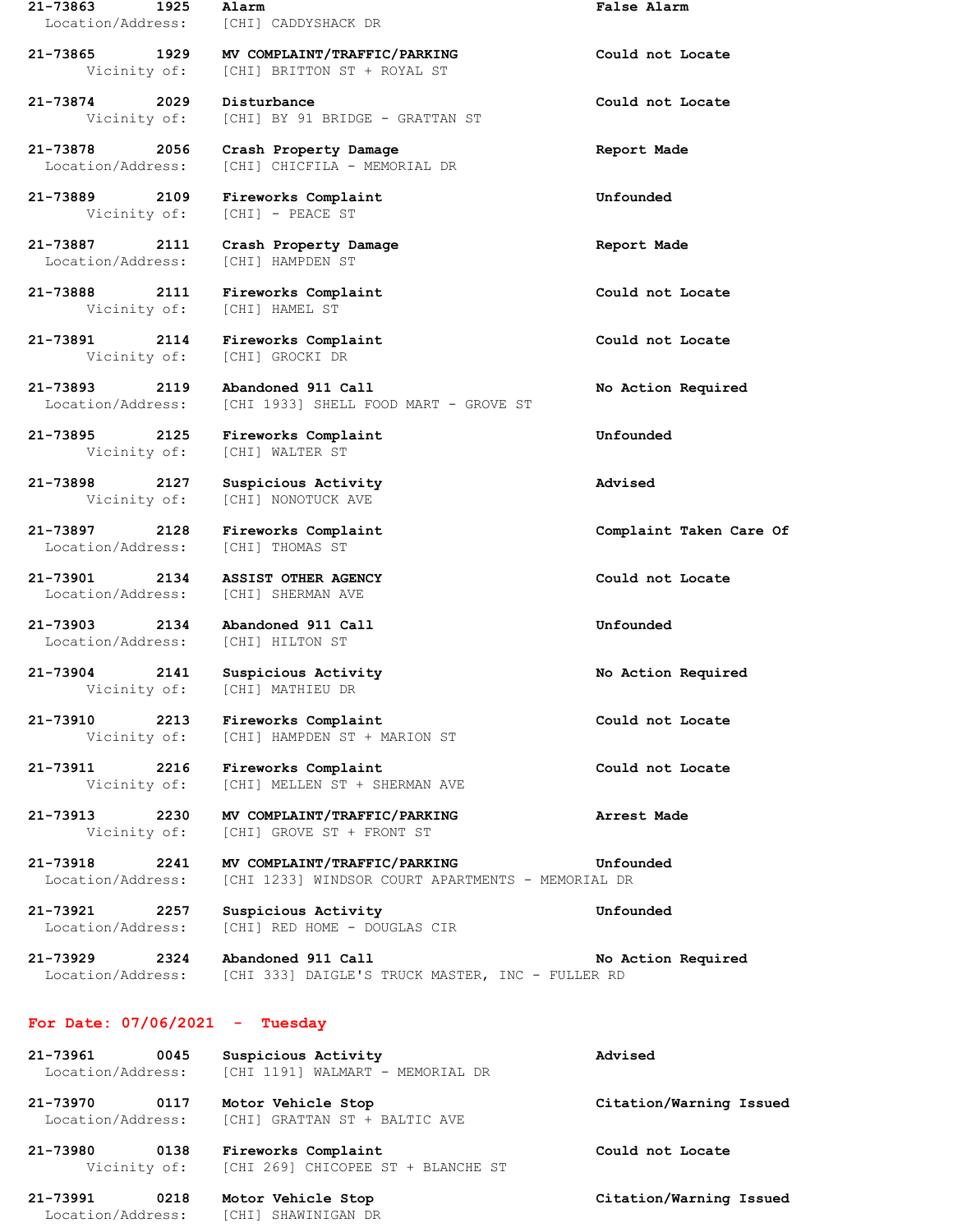**21-73999 0237 Transport Service Transport Complete** Location/Address: [LUD 1] HAMPDEN COUNTY JAIL - RANDALL RD

Vicinity of: [CHI] MONTGOMERY ST + DALE ST

**21-74015 0330 Motor Vehicle Stop Criminal Complaint Request** Location/Address: [CHI] BROADWAY + GROVE ST

**21-74029 0436 Motor Vehicle Stop Citation/Warning Issued** Vicinity of: [CHI 2110] STOP & RUN - MONTGOMERY ST

Location/Address: [CHI] MONTCALM ST

**21-74052 0626 Transport Service Transport Complete** Location: [CHI] - WORCESTER

**21-74062 0722 Suspicious Activity Advised** Location/Address: [CHI 1875] SULLIVAN TIRE, INC - HAYNES CIR

**21-74087 0832 Warrant Service Not Served** Location/Address: [CHI] GRAPE ST

**21-74090 0832 Drug/Narcotic Activity Advised** Location/Address: [CHI F1278] HARMONY HOMES - MEMORIAL DR

**21-74089 0835 Firearms Investigation Report Made** Location/Address: [CHI] LESTER ST

**21-74095 0838 Abandoned 911 Call Could not Locate** Location/Address: [CHI] MEMORIAL DR

Location/Address: [CHI] JAMES ST + MONTCALM ST

Location/Address: [CHI] CHICOPEE ST

Location/Address: [CHI F162] - CENTER ST

**21-74122 0948 Warrant Service Not Served** Location/Address: [CHI] GROVE ST

**21-74124 0952 MV COMPLAINT/TRAFFIC/PARKING Advised** Location/Address: [CHI] THADDEUS ST

Location/Address: [CHI XP1982] - HAMPDEN ST

Location/Address: [CHI 920] CRICKETTS CORNER - HAMPDEN ST

**21-74132 1007 Warrant Service Not Served** Location/Address: [CHI] GRATTAN ST

**21-74141 1016 Suspicious Activity Could not Locate** Vicinity of: [CHI] COCHRAN ST

**21-74146 1021 Motor Vehicle Stop Criminal Complaint Request** Location/Address: [CHI] MT ROYAL ST + EAST ST

**21-74152 1032 Suspicious Activity Advised** Location/Address: [CHI] COCHRAN ST

Location/Address: [CHI 287] TEDDY BEAR POOLS & SPAS - EAST ST

Location/Address: [CHI] EAST ST

**21-74006 0302 Motor Vehicle Stop Citation/Warning Issued**

**21-74041 0525 Motor Vehicle Stop Citation/Warning Issued**

**21-74099 0855 Motor Vehicle Stop Citation/Warning Issued** Location/Address: [CHI 1396] CZAR DISTRIBUTING INC. - BUCKLEY BLVD

**21-74101 0905 Motor Vehicle Stop Citation/Warning Issued**

**21-74103 0906 Motor Vehicle Stop Citation/Warning Issued**

**21-74118 0937 Investigation/Follow Up No Action Required**

**21-74126 0956 Motor Vehicle Stop Citation/Warning Issued**

**21-74131 1007 Motor Vehicle Stop Citation/Warning Issued**

**21-74156 1052 Motor Vehicle Stop Citation/Warning Issued**

**21-74159 1102 Motor Vehicle Stop Citation/Warning Issued**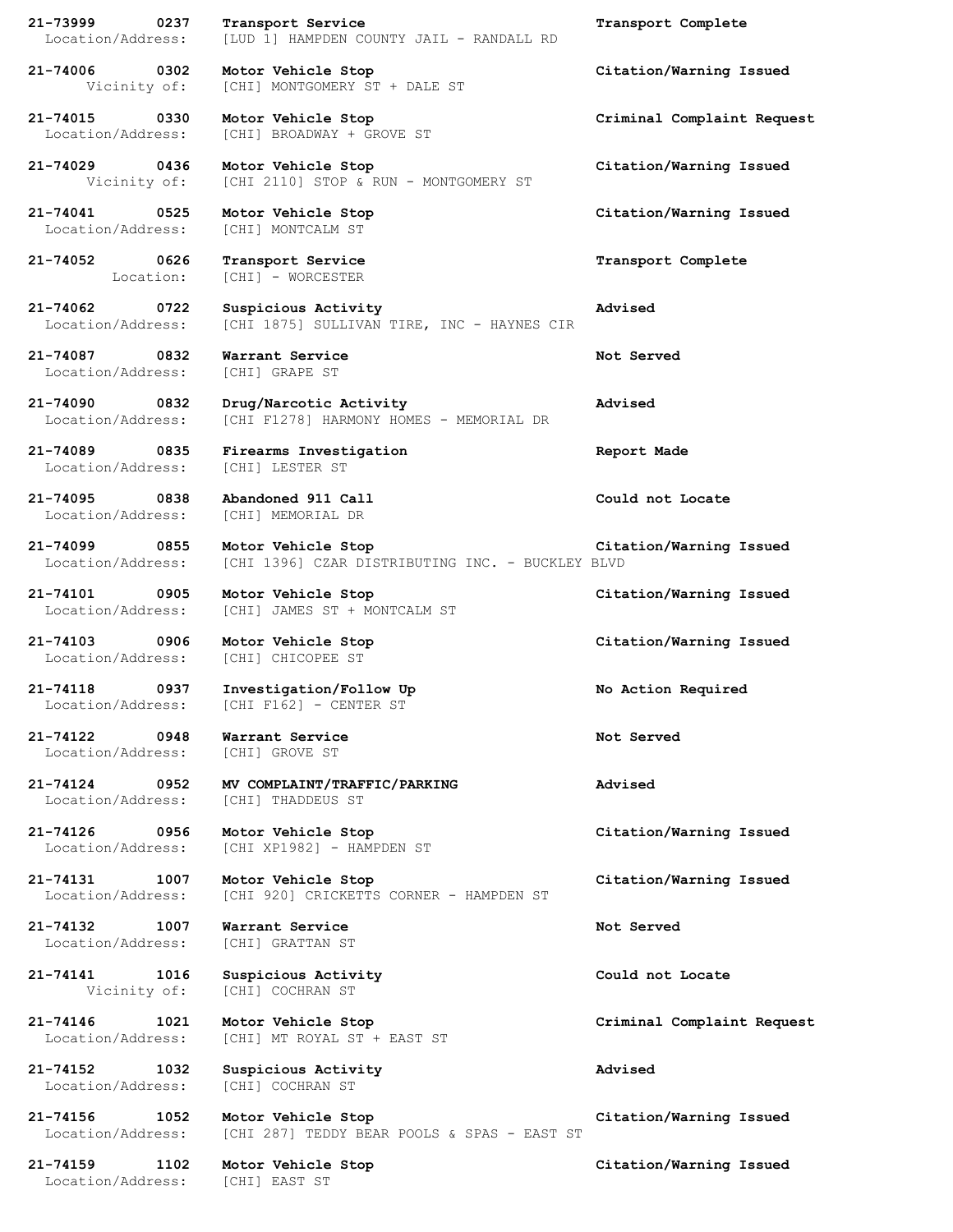**21-74162 1105 Warrant Service Not Served** Location/Address: [CHI 1972] TRU BY HILTON (CHICOPEE HOSPITALITY) - MEMORIAL DR **21-74173 1134 MV COMPLAINT/TRAFFIC/PARKING Could not Locate** Location/Address: [CHI] COLUMBA ST **21-74177 1200 Motor Vehicle Stop Citation/Warning Issued** Location/Address: [CHI 892] CIERPIAL MEMORIAL HOME - EAST ST **21-74183 1224 Motor Vehicle Stop Citation/Warning Issued** Location/Address: [CHI] BRIDGE - SPRINGFIELD ST **21-74184 1226 Traffic Assignment No Action Required** Location/Address: [CHI] WESTOVER RD **21-74190 1243 Crash Property Damage Report Made** Location/Address: [CHI XF1652] FAMILY DOLLAR - MEADOW ST **21-74194 1255 Transport Service Transport Complete** Location/Address: [CHI F162] - CENTER ST **21-74195 1303 Warrant Service Could not Locate** Location/Address: [CHI] BRITTON ST **21-74197 1314 Motor Vehicle Stop Citation/Warning Issued** Location/Address: [CHI] AT 391 - CENTER ST **21-74199 1316 Motor Vehicle Stop Citation/Warning Issued** Location/Address: [CHI] EAST MAIN ST **21-74201 1322 Investigation/Follow Up Advised** Location/Address: [CHI] FITZPATRICK LN **21-74202 1324 Warrant Service Could not Locate** Location/Address: [CHI] GELINAS DR **21-74205 1328 Motor Vehicle Stop Citation/Warning Issued** Location/Address: [CHI] EAST MAIN ST **21-74209 1338 Motor Vehicle Stop Citation/Warning Issued** Location/Address: [CHI] EAST MAIN ST **21-74212 1348 Stolen M/V L/P Report Report Made** Location/Address: [CHI 2498] CHICOPEE POLICE HEADQUARTERS - EXCHANGE ST **21-74213 1349 MV COMPLAINT/TRAFFIC/PARKING Unfounded** Location/Address: [CHI] QUARTUS ST **21-74214 1351 Animal Complaint Unfounded** Location/Address: [CHI 1191] WALMART - MEMORIAL DR **21-74215 1401 Crash Personal Injury Report Made** Location/Address: [CHI 328] SAMS CONVENIENCE STORE - BROADWAY **21-74220 1424 Warrant Service Could not Locate** Location/Address: [CHI] BEECH ST **21-74223 1428 Motor Vehicle Stop Citation/Warning Issued** Location/Address: [CHI] BEAUCHAMP TER **21-74225 1430 Abandoned/Found Property Report Made** Location/Address: [CHI] SUMMIT AVE **21-74230 1455 Investigation/Follow Up Criminal Complaint Request** Location/Address: [CHI 715] - MEMORIAL DR **21-74245 1528 Larceny Complaint Past Report Made** Location/Address: [CHI] MEMORIAL DR **21-74258 1558 Public Service Complaint Taken Care Of** Location/Address: [CHI 2498] CHICOPEE POLICE HEADQUARTERS - CHURCH ST **21-74262 1601 Harassment/Threats Advised** Location/Address: [CHI] CHICOPEE ST

**21-74269 1613 Disabled Motor Vehicle Assist Given** Location/Address: [CHI] ALVORD AVE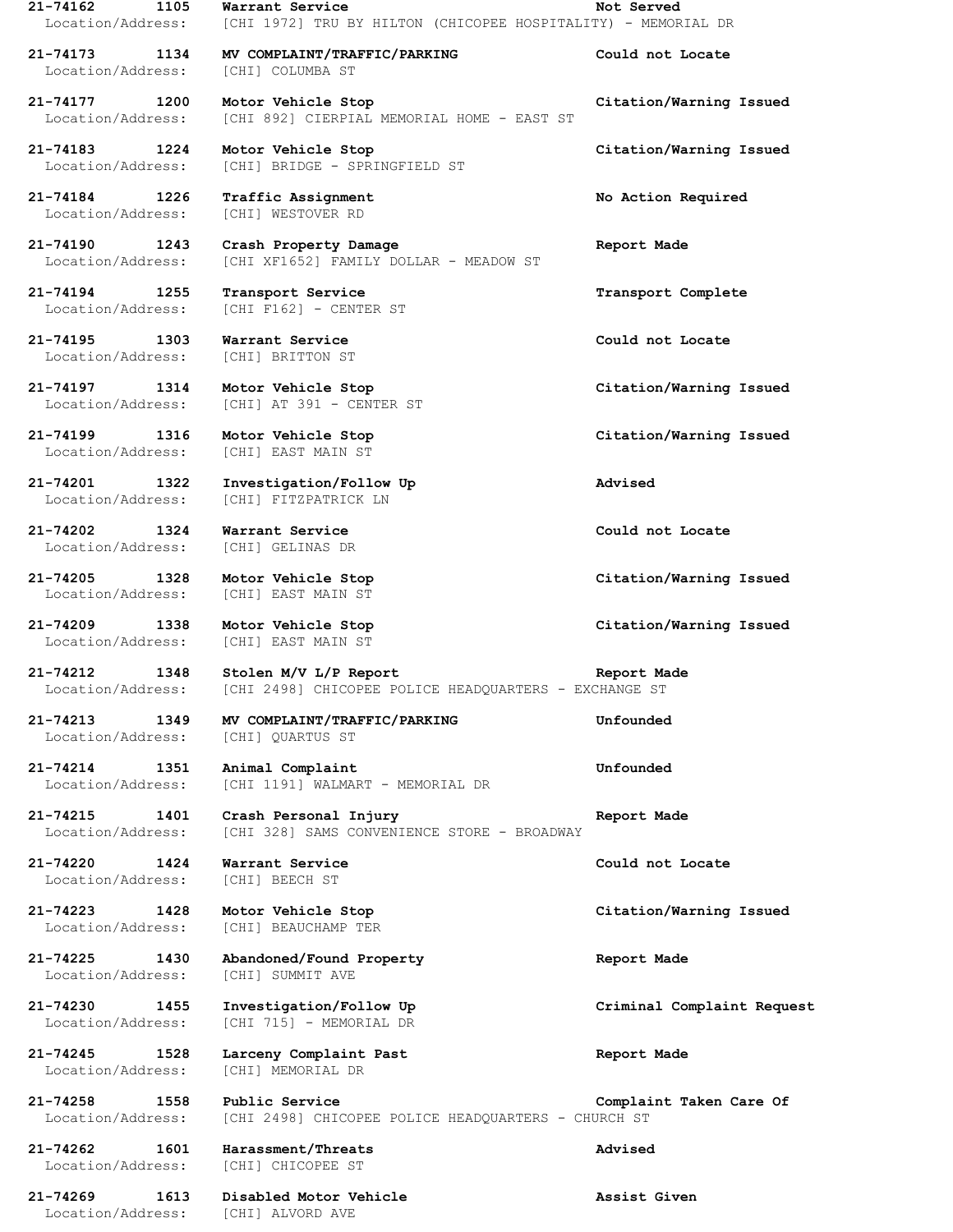**21-74276 1626 Crash Property Damage Assist Given** Location/Address: [CHI F1452] KAMYS FOOD & FUEL - FRONT ST **21-74298 1732 Larceny Complaint Past Report Made** Location/Address: [CHI] PENDLETON AVE **21-74332 2126 Crash Personal Injury Report Made** Location/Address: [CHI] CAREW ST + EAST ST **21-74334 2132 Motor Vehicle Stop Advised** Location/Address: [CHI] CHICOPEE ST + GRANBY RD **21-74350 2252 Suspicious Activity Could not Locate** Location/Address: [CHI 1761] RESIDENCE INN BY MARRIOTT - MEMORIAL DR **21-74358 2324 Disturbance Complaint Taken Care Of** Location/Address: [CHI F1120] CANTERBURY ARMS APTS - EAST MAIN ST **For Date: 07/07/2021 - Wednesday 21-74371 0033 Alarm False Alarm** Location/Address: [CHI F464] COLLEGIAN COURT - PARK ST **21-74372 0035 Motor Vehicle Stop Citation/Warning Issued** Location/Address: [CHI F53] TRINITY HEALTH OF NEW ENGLAND - MONTGOMERY ST **21-74383 0052 Disturbance Unfounded** Location/Address: [CHI F186] CYMAN DR + FRONT ST **21-74391 0110 Motor Vehicle Stop Citation/Warning Issued** Location/Address: [CHI] SHAWINIGAN DR **21-74397 0139 Alarm False Alarm** Location/Address: [CHI F464] COLLEGIAN COURT - PARK ST **21-74415 0218 Motor Vehicle Stop Citation/Warning Issued** Location/Address: [CHI] CHICOPEE ST **21-74427 0251 Transport Service Transport Complete** Location/Address: [LUD 1] HAMPDEN COUNTY JAIL - RANDALL RD **21-74437 0357 Suspicious Activity Advised** Location: [CHI] SZOT PARK- ABBEY MEMORIAL DR **21-74447 0453 Breaking & Entering in progress Arrest Made** Vicinity of: [CHI] EASTERN DR **21-74452 0508 Abandoned 911 Call False Alarm** Location/Address: [CHI] YALE ST **21-74456 0551 Larceny Complaint Past Assist Given** Location/Address: [CHI F1295] - CHICOPEE ST **21-74464 0718 Service of a Summons Not Served** Location/Address: [CHI] ELM ST **21-74470 0728 Service of a Summons Served in Hand** Location/Address: [CHI] PLANTE CIR **21-74471 0729 Traffic Assignment No Action Required** Location/Address: [CHI] MOREAU DR **21-74473 0735 MV COMPLAINT/TRAFFIC/PARKING Advised** Location/Address: [CHI] FOREST ST **21-74477 0741 Harassment/Threats Report Made** Location/Address: [CHI] AMERICA ST **21-74484 0807 Motor Vehicle Stop Advised** Location/Address: [CHI] NEWBURY ST **21-74493 0821 Transport Service Transport Complete**

Location/Address: [CHI 2498] CHICOPEE POLICE HEADQUARTERS - CHURCH ST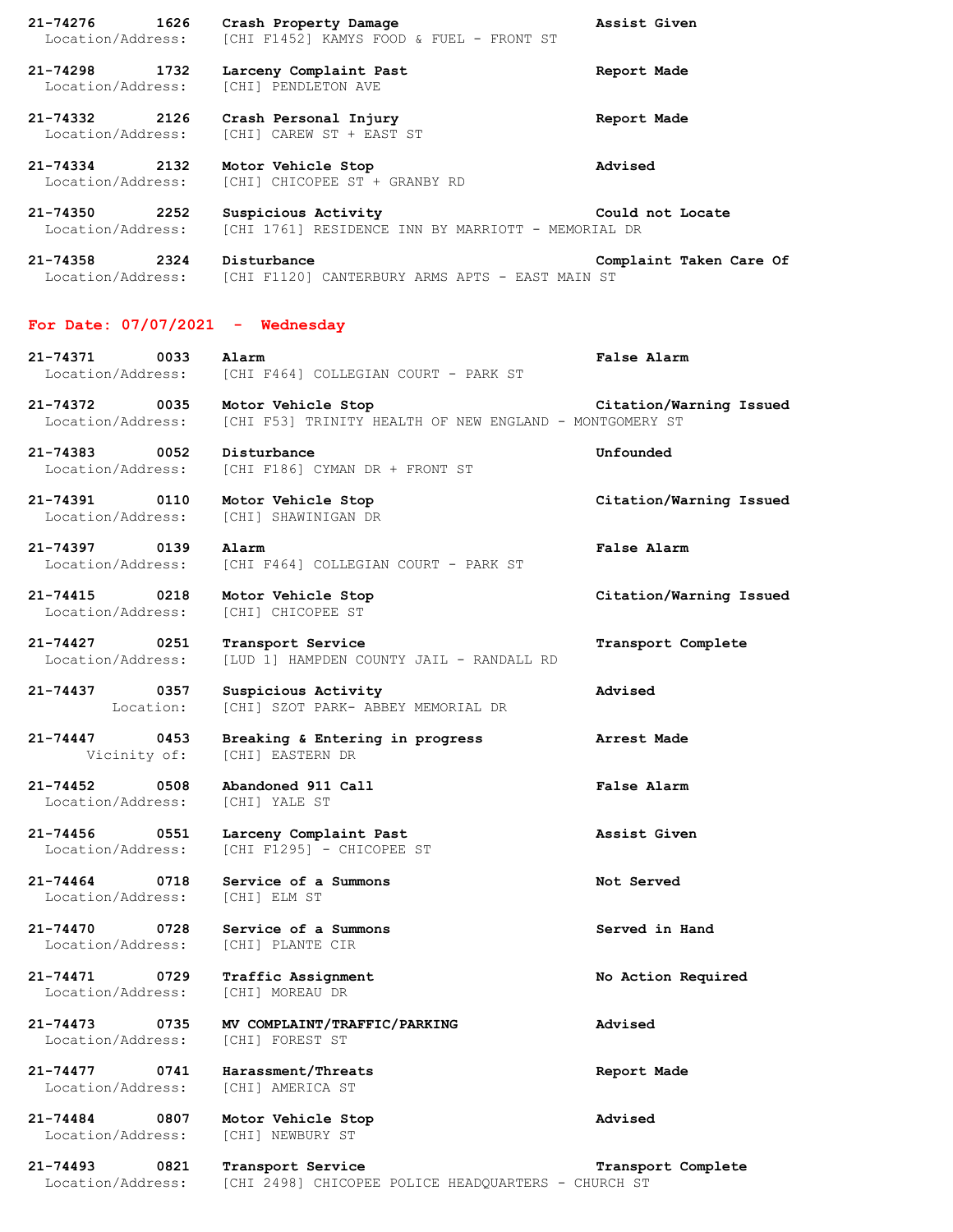| $21 - 74495$<br>0834<br>Location/Address: | Motor Vehicle Stop<br>[CHI] HAMPDEN ST                                                       | Citation/Warning Issued                        |
|-------------------------------------------|----------------------------------------------------------------------------------------------|------------------------------------------------|
| 21-74506<br>0846<br>Location/Address:     | MV COMPLAINT/TRAFFIC/PARKING<br>[CHI] EAST MAIN ST                                           | No Action Required                             |
| $21 - 74501$<br>0847<br>Location/Address: | Warrant Service<br>[CHI] PEARL ST                                                            | Not Served                                     |
| 21-74504<br>0849<br>Location/Address:     | Motor Vehicle Stop<br>[CHI] ST JAMES AVE                                                     | Criminal Complaint Request                     |
| 21-74507 0853<br>Location/Address:        | Motor Vehicle Stop<br>[CHI 832] BELLAMY MIDDLE SCHOOL, EDWARD                                | Citation/Warning Issued<br>6-8 - PENDLETON AVE |
| 21-74526<br>0905<br>Location/Address:     | Warrant Service<br>[CHI] BLANCHE ST                                                          | Could not Locate                               |
| 21-74517<br>0921<br>Location/Address:     | Harassment/Threats<br>[CHI F696] PAULO FREIRE SOCIAL JUSTICE CHARTER SCHOOL - SPRINGFIELD ST | Report Made                                    |
| 21-74518 0922<br>Location/Address:        | Trespasser/Trespassing<br>[CHI] NYZIO HEATING AND AIR CONDITIONING - N CHICOPEE ST           | Served in Hand                                 |
| 0947<br>21-74530<br>Location/Address:     | Neighbor/Landlord Dispute<br><b>[CHI] ABBEY ST</b>                                           | Advised                                        |
| 21-74532<br>0958<br>Location/Address:     | Warrant Service<br>[CHI] SOUTHERN DR                                                         | Could not Locate                               |
| 21-74536<br>1000<br>Location/Address:     | Repossessed Motor Vehicle/Other<br>[CHI F424] AUDITORIUM PUB - GLADDU AVE                    | Complaint Taken Care Of                        |
| 21-74548<br>1055<br>Location/Address:     | Motor Vehicle Stop<br>[CHI] NEWBURY ST                                                       | Citation/Warning Issued                        |
| $21 - 74554$<br>1115<br>Location/Address: | Suspicious Activity<br>[CHI] THOMAS ST                                                       | Could not Locate                               |
| 21-74555<br>1119<br>Location/Address:     | Motor Vehicle Stop<br>[CHI 1356] PRIMA ELECTRO NORTH AMERICA INC - EAST MAIN ST              | Citation/Warning Issued                        |
| 21-74557<br>1124<br>Location/Address:     | Crash Personal Injury<br>[CHI] CRESTWOOD ST + EAST ST                                        | Report Made                                    |
| 1144<br>21-74561<br>Location/Address:     | Disturbance<br>[CHI 323] POLISH NATIONAL CREDIT UNION - EXCHANGE ST                          | Advised                                        |
| 21-74568<br>1201<br>Location/Address:     | Missing Person<br>[CHI] NARRAGANSETT BLVD                                                    | Could not Locate                               |
| 21-74569<br>1202<br>Location/Address:     | Fraud/Identity Theft<br>[CHI] DONLYN DR                                                      | Report Made                                    |
| 21-74570<br>1207<br>Location/Address:     | Illegal Dumping<br>[CHI 14] ROSARY POLISH NATIONAL CATHOLIC CHURCH - BELL ST                 | Report Made                                    |
| 21-74572<br>1215<br>Location/Address:     | Alarm<br>[CHI] CADDYSHACK DR                                                                 | False Alarm                                    |
| $21 - 74574$<br>1222<br>Location/Address: | Drug/Narcotic Activity<br>[CHI] ELMER DR                                                     | Advised                                        |
| $21 - 74575$<br>1227<br>Location:         | Transport Service<br>[SPR] JUVENILLE COURT                                                   | Transport Complete                             |
| 1227<br>21-74576<br>Location:             | Transport Service<br>[SPR] JUVENILLE COURT                                                   | Transport Complete                             |
| $21 - 74577$<br>1228<br>Location/Address: | Motor Vehicle Stop<br>[CHI] EAST MAIN ST                                                     | Citation/Warning Issued                        |
| 21-74579<br>1236<br>Location/Address:     | Motor Vehicle Stop<br>[CHI] EAST MAIN ST                                                     | Citation/Warning Issued                        |
| 21-74581<br>1248                          | Motor Vehicle Stop<br>[CHI] EAST MAIN ST                                                     | Citation/Warning Issued                        |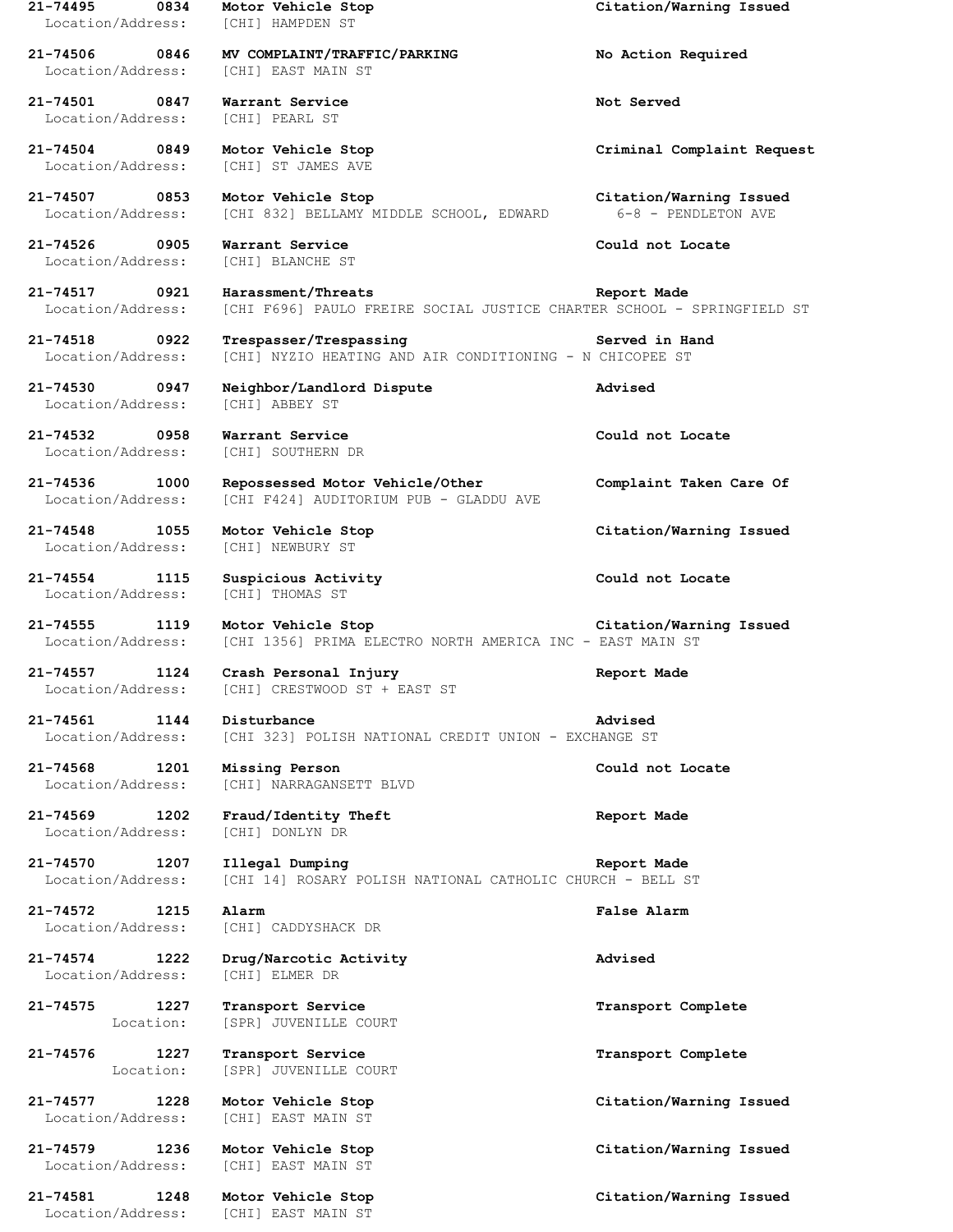**21-74588 1300 Motor Vehicle Stop Citation/Warning Issued** Location/Address: [CHI] EAST MAIN ST **21-74594 1319 Abandoned 911 Call False Alarm** Location/Address: [CHI] COMO DR **21-74595 1323 Repossessed Motor Vehicle/Other Complaint Taken Care Of** Location/Address: [CHI F424] AUDITORIUM PUB - GLADDU AVE **21-74596 1331 Motor Vehicle Stop Citation/Warning Issued** Location/Address: [CHI] CENTER ST **21-74601 1338 Motor Vehicle Stop Citation/Warning Issued** Location/Address: [CHI] SHERIDAN ST **21-74607 1351 Warrant Service No Action Required** Location/Address: [CHI] TENNEY ST **21-74610 1352 Alarm False Alarm** Location/Address: [CHI 715] TD BANK NA - MEMORIAL DR **21-74613 1401 Motor Vehicle Stop Citation/Warning Issued** Location/Address: [CHI] WESTOVER RD **21-74616 1407 Public Service Advised** Location/Address: [CHI F1556] FALLS VIEW APARTMENTS - EAST MAIN ST **21-74617 1412 Assault & Battery Complaint Advised** Location/Address: [CHI] GRATTAN ST **21-74620 1427 Alarm False Alarm** Location/Address: [CHI] MARLBOROUGH ST **21-74621 1428 Motor Vehicle Stop Citation/Warning Issued** Location/Address: [CHI 1041] SENTRY UNIFORM - JAMES ST **21-74625 1438 Crash Property Damage Report Made** Location/Address: [CHI F641] WENDYS OLD FASHIONED HAMBURGERS AREA OFFICE - MEMORIAL DR **21-74626 1442 Motor Vehicle Stop Citation/Warning Issued** Location/Address: [CHI 1743] - COLLEGE ST **21-74632 1449 Alarm False Alarm** Location/Address: [CHI 1690] FANJOY DR **21-74631 1451 Motor Vehicle Stop Citation/Warning Issued** Location/Address: [CHI 1424] ST ANNE CHURCH - COLLEGE ST **21-74637 1504 Crash Property Damage Report Made** Location/Address: [CHI] FULLER RD **21-74649 1540 Alarm False Alarm** Location/Address: [CHI F1150] CHICOPEE COMPREHENSIVE HIGH SCHOOL - MONTGOMERY ST **21-74650 1542 Abandoned 911 Call No Action Required** Location/Address: [CHI] TOLPA CT **21-74651 1545 Abandoned 911 Call False Alarm** Location/Address: [CHI 638] BJS WHOLESALE FOOD WAREHOUSE - MEMORIAL DR **21-74652 1550 Suspicious Activity Report Made** Location/Address: [CHI] FOREST ST **21-74667 1610 Alarm False Alarm** Location/Address: [CHI] FANJOY DR **21-74673 1619 MV COMPLAINT/TRAFFIC/PARKING Could not Locate** Location/Address: [CHI 594] WESTOVER METROPOLITAN AIRPORT - PADGETTE ST **21-74679 1637 Public Service Assist Given** Location/Address: [CHI 2498] CHICOPEE POLICE HEADQUARTERS - CHURCH ST **21-74696 1716 Motor Vehicle Stop Citation/Warning Issued** Location/Address: [CHI F473] MY BROTHERS PLACE - GROVE ST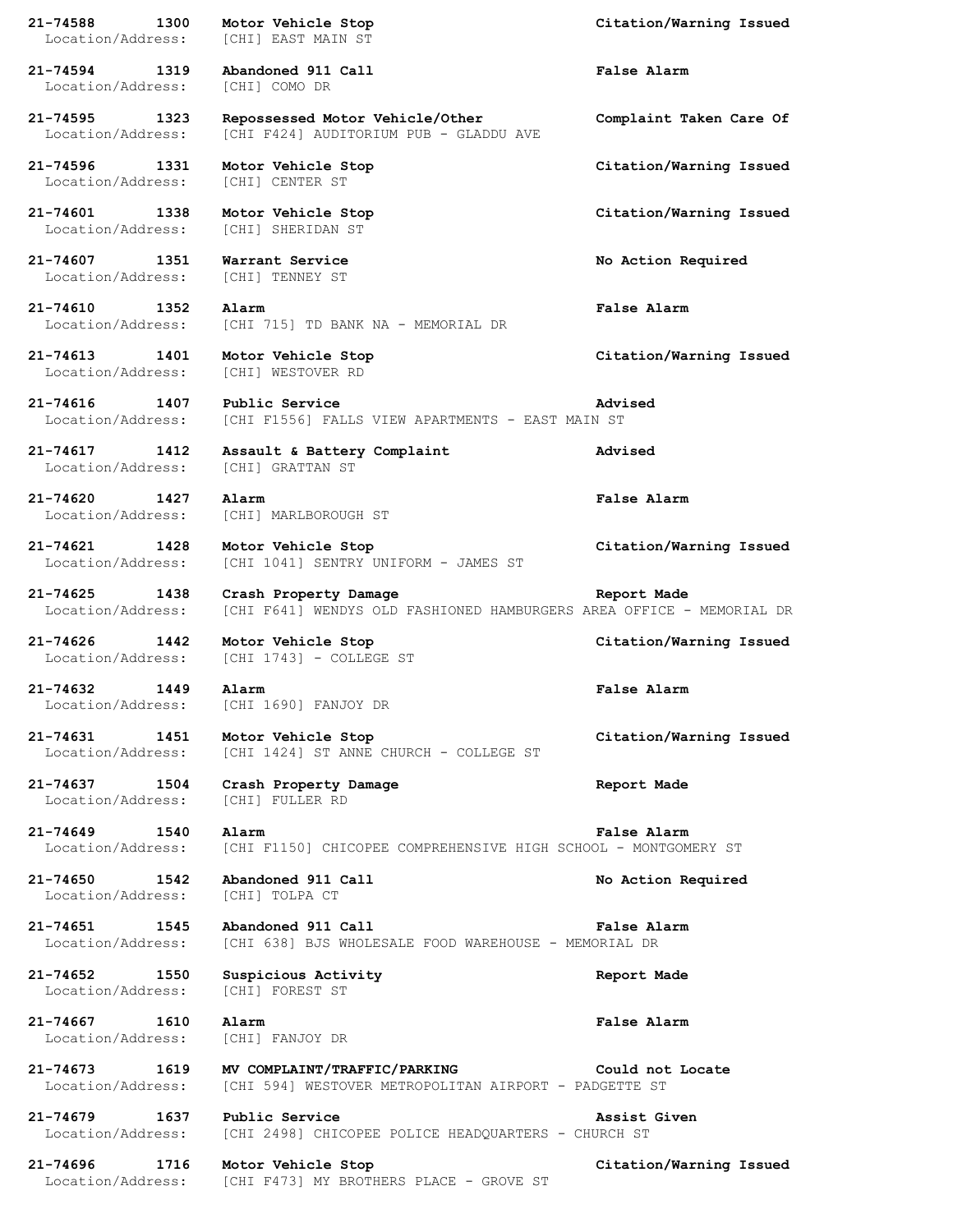**21-74703 1739 Suspicious Activity Appears Secure After Check** Location/Address: [CHI] WILSON AVE **21-74708 1742 Trespasser/Trespassing Advised** Location/Address: [CHI 1440] PANERA BREAD - MEMORIAL DR **21-74712 1814 Warrant Service Arrest Made** Location/Address: [CHI] FRONT ST **21-74715 1826 Mal Damage/VANDALISM-Past Report Made** Location/Address: [CHI F1455] GRZELAK & GRZELAK, PC - MEADOW ST **21-74718 1835 Disturbance Complaint Taken Care Of** Location/Address: [CHI 1191] WALMART - MEMORIAL DR **21-74726 1847 MV COMPLAINT/TRAFFIC/PARKING Could not Locate** Location/Address: [CHI 857] SZOT PARK - SGT TRACY DR **21-74729 1906 Trespasser/Trespassing Advised** Location/Address: [CHI XP2057] BERNAT'S POLISH MEAT PRODUCTS - MEADOW ST **21-74731 1922 Abandoned 911 Call Could not Locate** Vicinity of: [CHI 2131] KIYOMI SUSHI - GRATTAN ST **21-74737 1940 Alarm False Alarm** Location/Address: [CHI 1499] COLDWELL BANKER - GRANBY RD **21-74745 2002 Animal Complaint Could not Locate** Location/Address: [CHI XP1990] - CHAPIN ST **21-74746 2009 Crash Property Damage Report Made** Location/Address: [CHI 1191] WALMART - MEMORIAL DR **21-74747 2015 Fireworks Complaint Advised** Location/Address: [CHI 1224] - PROVIDENCE ST **21-74749 2017 Animal Complaint Could not Locate** Location/Address: [CHI 1233] WINDSOR COURT APARTMENTS - MEMORIAL DR **21-74750 2022 Motor Vehicle Stop Citation/Warning Issued** Location/Address: [CHI 1839] MCDONALDS - MEMORIAL DR **21-74752 2041 Transport Service Transport Complete** Location/Address: [LUD] HAMPDEN COUNTY HOUSE OF CORRECTION - RANDALL RD **21-74756 2059 Abandoned 911 Call Could not Locate** Location/Address: [CHI 844] FAIRVIEW MEMORIAL ELEMENTARY SCHOOL K-5 - MEMORIAL AVE **21-74760 2125 Crash Property Damage Could not Locate** Location/Address: [CHI XF1665] MASS ALTERNATIVE CARE - EAST MAIN ST **21-74762 2138 Motor Vehicle Stop Citation/Warning Issued** Location/Address: [CHI 728] MCDONALDS - MEMORIAL DR **21-74772 2249 Transport Service Transport Complete** Location/Address: [LUD 1] HAMPDEN COUNTY JAIL - RANDALL RD **21-74774 2254 Alarm False Alarm** Location/Address: [CHI 833] BOWIE SCHOOL, HERBERT V. K-5 - DARE WAY **For Date: 07/08/2021 - Thursday 21-74794 0021 Disturbance Assist Given** Location/Address: [CHI 1761] RESIDENCE INN BY MARRIOTT - MEMORIAL DR **21-74810 0124 Motor Vehicle Stop Citation/Warning Issued** Location/Address: [CHI] CHICOPEE ST **21-74825 0210 Suspicious Activity Advised** Location/Address: [CHI] GRATTAN ST + LUDGER AVE **21-74830 0223 Alarm False Alarm** Location/Address: [CHI F464] COLLEGIAN COURT - PARK ST

**21-74851 0319 Crash Property Damage Report Made** Location/Address: [CHI 1160] CHICOPEE LIBRARY-EMILY PARTYKA CENTER BRANCH - FRONT ST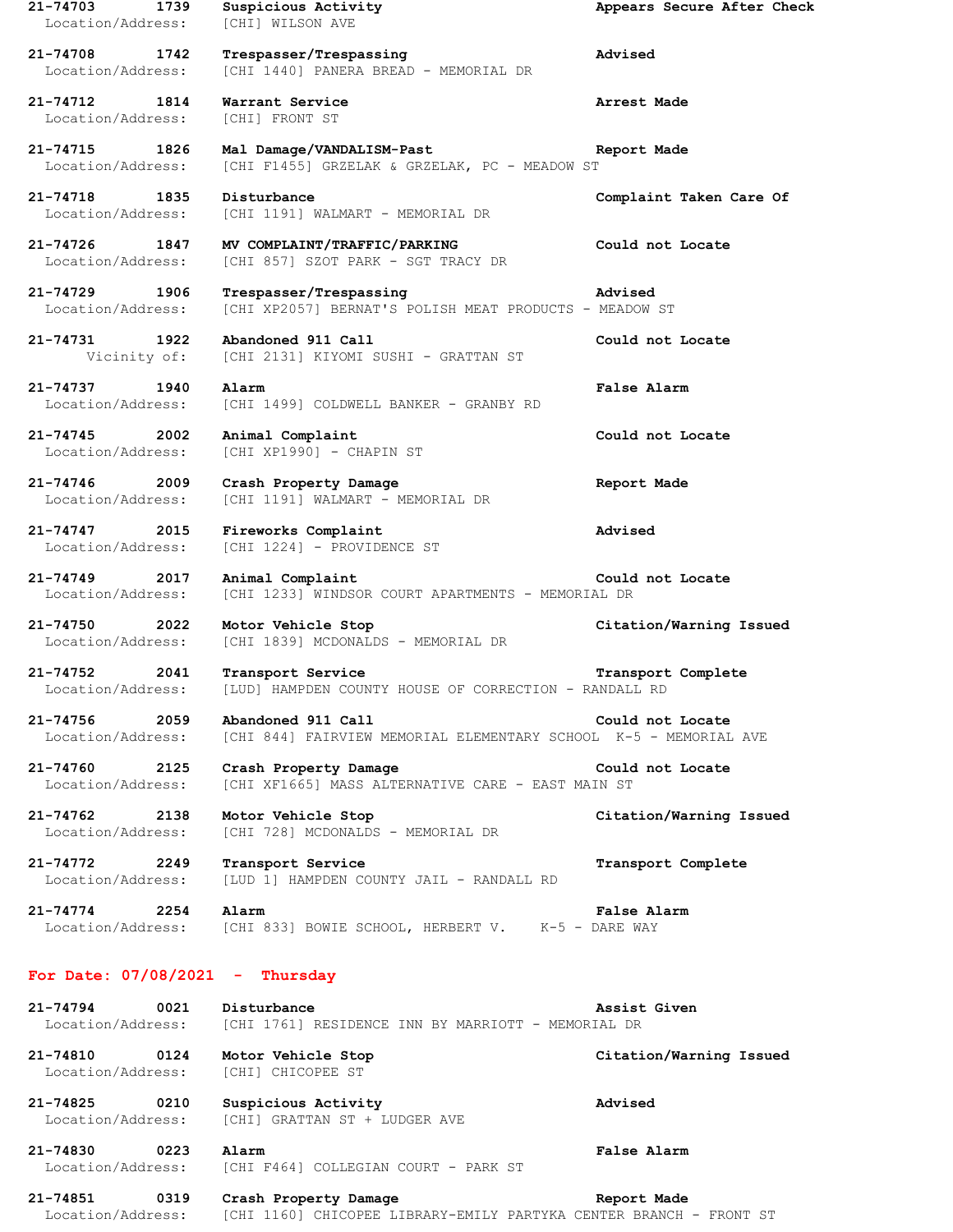**21-74862 0428 Abandoned 911 Call No Action Required** Location/Address: [CHI 333] DAIGLE'S TRUCK MASTER, INC - FULLER RD **21-74876 0628 Unwanted Party/Undesirable Complaint Taken Care Of** Location/Address: [CHI] CHAPMAN ST **21-74882 0709 Abandoned 911 Call No Action Required** Location/Address: [CHI 333] DAIGLE'S TRUCK MASTER, INC - FULLER RD **21-74885 0712 Service of a Summons Not Served** Location/Address: [CHI] CRESCENT DR **21-74886 0718 Service of a Summons Not Served** Location/Address: [CHI] CRESCENT DR **21-74889 0728 Traffic Assignment No Action Required** Location/Address: [CHI] MOREAU DR **21-74891 0739 Service of a Summons Not Served** Location/Address: [CHI] ELM ST **21-74894 0746 Alarm False Alarm** Location/Address: [CHI 1380] LEBEL/LAVIGNE & DEADY GOSSLEN NSURANCE AGENCY - GRATTAN ST **21-74897 0807 Fraud/Identity Theft Advised** Location/Address: [CHI] WESTPORT DR **21-74908 0823 Transport Service Transport Complete** Location/Address: [CHI F825] MASS TRIAL COURT [CHICOPEE] - CHURCH ST **21-74909 0824 Suspicious Activity Could not Locate** Location/Address: [CHI] HOWARD ST **21-74915 0834 Warrant Service Not Served** Location/Address: [CHI] CHARBONNEAU TER **21-74922 0853 Warrant Service Not Served** Location/Address: [CHI 174] COMMUNITY SUBSTANCE ABUSE CENTER - CENTER ST **21-74928 0915 Neighbor/Landlord Dispute Criminal Complaint Request** Location/Address: [CHI] STONINA DR **21-74932 0915 Warrant Service Not Served** Location/Address: [CHI] WHEATLAND AVE **21-74929 0920 MV COMPLAINT/TRAFFIC/PARKING Report Made** Location/Address: [CHI] LACHINE ST **21-74935 0956 Motor Vehicle Stop Advised** Location/Address: [CHI] GRATTAN ST + COLUMBA ST **21-74938 1004 Alarm False Alarm** Location/Address: [CHI F661] LIQUORS 44 - MEMORIAL DR **21-74939 1008 Motor Vehicle Stop Criminal Complaint Request** Location/Address: [CHI] CHICOPEE ST **21-74948 1038 Larceny Complaint Past Could not Locate** Location/Address: [CHI] PROSPECT ST **21-74950 1045 Motor Vehicle Stop Advised** Location/Address: [CHI] BROADWAY **21-74956 1106 Investigation/Follow Up Could not Locate** Location/Address: [CHI] EASTERN DR **21-74961 1120 Alarm False Alarm** Location/Address: [CHI] CADDYSHACK DR **21-74965 1142 Service of a Summons Served in Hand** Location/Address: [CHI F1150] CHICOPEE COMPREHENSIVE HIGH SCHOOL - MONTGOMERY ST **21-74966 1146 Crash Property Damage Report Made** Location/Address: [CHI F641] WENDYS OLD FASHIONED HAMBURGERS AREA OFFICE - MEMORIAL DR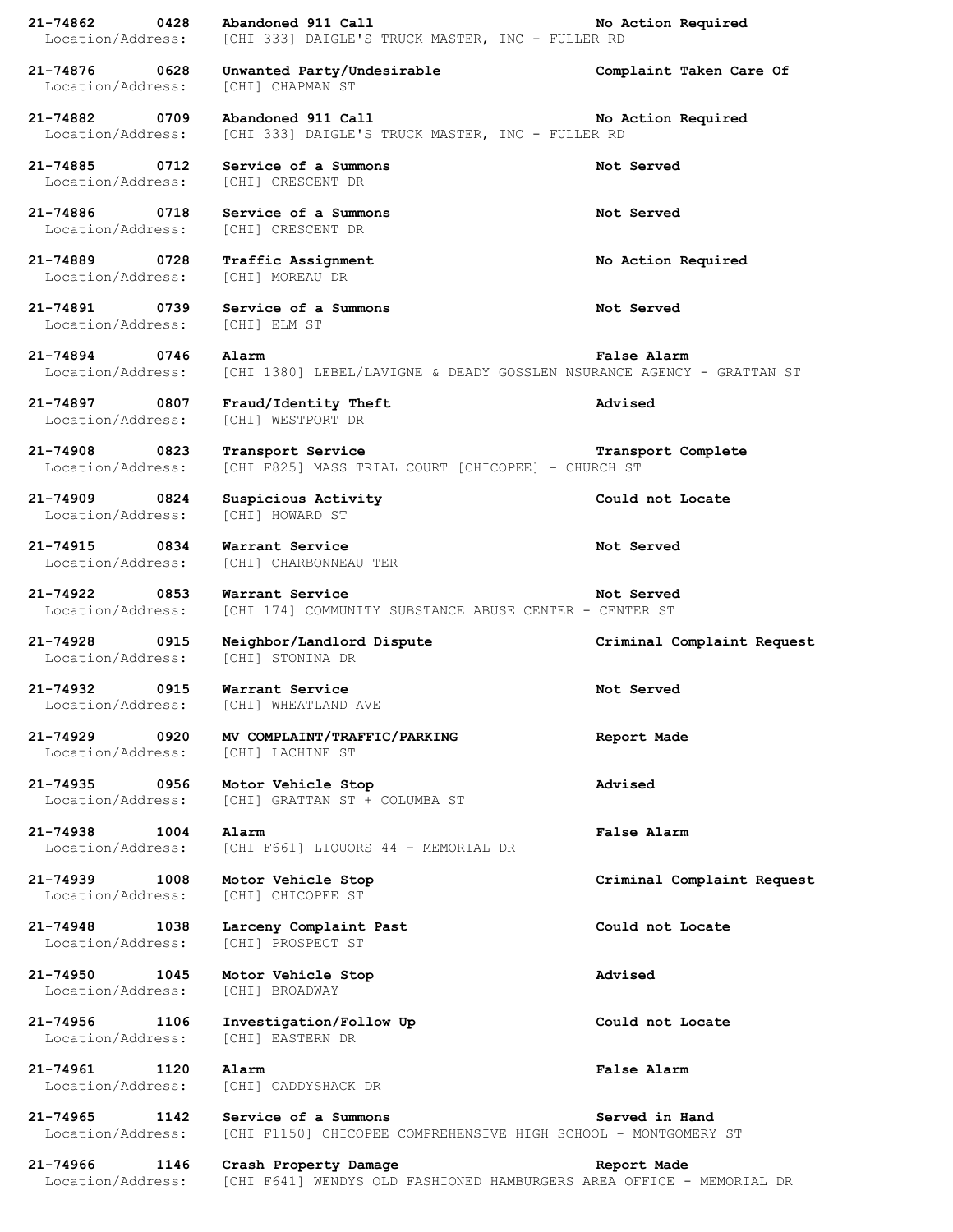| 21-74969<br>1158<br>Location/Address: | Unwanted Party/Undesirable<br>[CHI 1800] METRO PCS - EXCHANGE ST          | Advised                    |
|---------------------------------------|---------------------------------------------------------------------------|----------------------------|
| 21-74974<br>1224<br>Location/Address: | Motor Vehicle Stop<br>[CHI] WESTOVER RD                                   | Advised                    |
| 21-74978<br>1244<br>Location/Address: | Warrant Service<br>[CHI] PROSPECT ST                                      | Not Served                 |
| 21-74979<br>1253<br>Location/Address: | Larceny Complaint Past<br>[CHI] DALE ST                                   | Report Made                |
| 21-74983<br>1254<br>Location/Address: | Warrant Service<br>[CHI] ELMER DR                                         | Not Served                 |
| 21-74985<br>1313<br>Location/Address: | Warrant Service<br>[CHI F162] - CENTER ST                                 | Arrest Made                |
| 21-74989<br>1328<br>Location/Address: | Crash Property Damage<br>[CHI F1286] CHIPOTLE MEXICAN GRILL - MEMORIAL DR | Report Made                |
| 21-74990 1331<br>Location/Address:    | Animal Complaint<br>[CHI] FRONT ST                                        | No Action Required         |
| 21-74998<br>1439<br>Location/Address: | Stolen M/V L/P Report<br>[CHI] AUBURN ST                                  | Report Made                |
| 21-74996<br>1441<br>Location/Address: | Fraud/Identity Theft<br>[CHI] SKEELE ST                                   | Report Made                |
| 21-74997<br>1442<br>Location/Address: | Alarm<br>[CHI F360] CHURCH OF GOD - BOLDUC LN                             | <b>False Alarm</b>         |
| 21-75004<br>1505<br>Location/Address: | Warrant Service<br>[CHI] RIVERS AVE                                       | Arrest Made                |
| 21-75012<br>1529<br>Vicinity of:      | Crash Property Damage<br>[CHI 382] FRUIT FAIR MARKET - FRONT ST           | Report Made                |
| 1538<br>21-75015<br>Vicinity of:      | Abandoned 911 Call<br>[CHI] NEWBURY ST + SPRINGFIELD ST                   | No Action Required         |
| 21-75018<br>1543<br>Location/Address: | Public Service<br>[CHI] ELMER DR                                          | Advised                    |
| 21-75021 1559<br>Vicinity of:         | Crash Property Damage<br>[CHI] CHURCH ST + COURT ST                       | Criminal Complaint Request |
| 21-75030<br>1615<br>Location/Address: | Crash Property Damage<br>[CHI 277] ADAMS CO, THE - CHICOPEE ST            | Assist Given               |
| 21-75033 1620<br>Location/Address:    | Shoplifter<br>[CHI 1191] WALMART - MEMORIAL DR                            | Advised                    |
| 21-75034 1621<br>Location/Address:    | Abandoned 911 Call<br>[CHI] CHESTNUT ST                                   | False Alarm                |
| 21-75038 1637<br>Location/Address:    | Abandoned 911 Call<br>[CHI 330] PENSKE TRUCK LEASING - FULLER RD          | No Action Required         |
| 21-75040<br>1641<br>Location/Address: | Investigation/Follow Up<br>[CHI 269] - CHICOPEE ST                        | Report Made                |
| 21-75048<br>1712<br>Location/Address: | Disabled Motor Vehicle<br>[CHI] RIVERS AVE                                | Assist Given               |
| 21-75052<br>1717<br>Vicinity of:      | Abandoned 911 Call<br>[CHI 1191] WALMART - MEMORIAL DR                    | Unfounded                  |
| 21-75062<br>1753<br>Location/Address: | Public Service<br>[CHI 2498] CHICOPEE POLICE HEADQUARTERS - CHURCH ST     | Complaint Taken Care Of    |
| 21-75068<br>1805<br>Location/Address: | <b>ASSIST OTHER AGENCY</b><br>[CHI] LESLIE ST                             | Could not Locate           |
| 21-75070<br>1807<br>Location/Address: | Mal Damage/VANDALISM-Past<br>[CHI] SMART LOOKS SALON - GROVE ST           | Advised                    |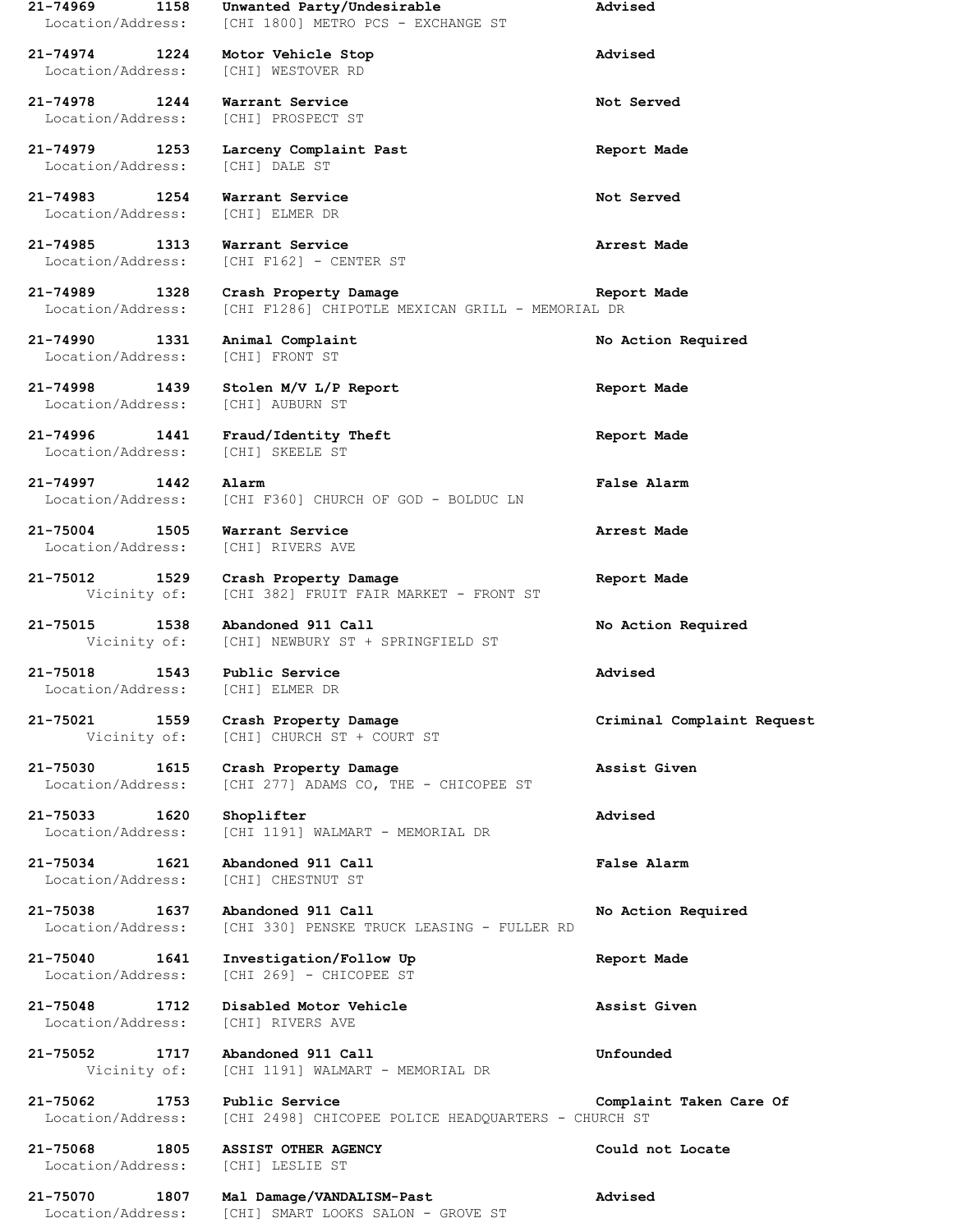| 21-75073 1832                      | Motor Vehicle Stop<br>Vicinity of: [CHI] CHICOPEE ST                                 | Advised                 |
|------------------------------------|--------------------------------------------------------------------------------------|-------------------------|
| 21-75077 1856                      | Abandoned 911 Call<br>Vicinity of: [CHI F1305] - CHICOPEE ST                         | No Action Required      |
| 21-75079 1915<br>Location/Address: | Abandoned 911 Call<br>[CHI] RUSSELL TER                                              | No Action Required      |
| 21-75085 1950<br>Location/Address: | Motor Vehicle Stop<br>[CHI] BY 391 - GRATTAN ST                                      | Advised                 |
| 21-75095 2044<br>Vicinity of:      | Disturbance<br>[CHI 276] SUNOCO A PLUS MINI MART - CHICOPEE ST                       | Unfounded               |
| 21-75096 2048<br>Location/Address: | Suspicious Activity<br>[CHI 857] SZOT PARK - SGT TRACY DR                            | Advised                 |
| 21-75100 2053<br>Location/Address: | Suspicious Activity<br>[CHI 857] SZOT PARK REAR LOT - SGT TRACY DR                   | Advised                 |
| 21-75103 2059<br>Location/Address: | Investigation/Follow Up<br>[CHI] CHICOPEE ST                                         | Advised                 |
| 21-75105 2123<br>Location/Address: | Motor Vehicle Stop<br>[CHI] CHICOPEE ST + BROADCAST CTR                              | Citation/Warning Issued |
| 21-75110 2146<br>Location/Address: | Unwanted Party/Undesirable<br>[CHI 1824] CHICOPEE STREET GENERAL STORE - CHICOPEE ST | Unfounded               |
| 21-75111 2147<br>Location/Address: | Abandoned 911 Call<br>[CHI 333] DAIGLE'S TRUCK MASTER, INC - FULLER RD               | No Action Required      |
| 21-75112 2152<br>Location/Address: | Motor Vehicle Stop<br>[CHI] MEADOW ST + STATE ST                                     | Citation/Warning Issued |
| 21-75130 2306<br>Location/Address: | Disabled Motor Vehicle<br>[CHI] CHICOPEE ST + JOHN ST                                | Complaint Taken Care Of |
| 21-75132 2314<br>Location/Address: | Suspicious Activity<br>[CHI F1220] TWIN OAKS CONDO - JOHNSON RD                      | Unfounded               |
| 21-75134 2338<br>Location/Address: | Alarm<br>[CHI F1206] ST STANISLAUS SOCIAL CLUB - CHESTNUT ST                         | False Alarm             |

## **For Date: 07/09/2021 - Friday**

Location/Address: [CHI 1191] WALMART - MEMORIAL DR

| 21-75136                           | 0003 | Suspicious Activity<br>Location/Address: [CHI 826] MASTER LEE'S - MAIN ST                        | Appears Secure After Check |  |
|------------------------------------|------|--------------------------------------------------------------------------------------------------|----------------------------|--|
| 21-75143 0017                      |      | Motor Vehicle Stop<br>Location/Address: [CHI] BROADWAY + MADISON ST                              | Citation/Warning Issued    |  |
|                                    |      | 21-75144 0017 Abandoned 911 Call<br>Location/Address: [CHI F1138] XPO LOGISTICS - NEW LOMBARD RD | No Action Required         |  |
| 21-75157 0034                      |      | Crash Property Damage<br>Vicinity of: [CHI 1578] DOC'S PLACE - GRANBY RD                         | Report Made                |  |
| 21-75161 0054<br>Location/Address: |      | Suspicious Activity<br>[CHI 444] WESTOVER TRAILER PARK - GRANBY RD                               | Could not Locate           |  |
| 21-75170 0144                      |      | Motor Vehicle Stop<br>Location/Address: [CHI] BRIDGE ST                                          | Arrest Made                |  |
| 21-75209 0643                      |      | Disabled Motor Vehicle<br>Location/Address: [CHI] EAST MAIN ST + ETON ST                         | Assist Given               |  |
|                                    |      | 21-75219 0729 Public Service<br>Location/Address: [CHI] CHICOPEE ST                              | Assist Given               |  |
| 21-75241                           | 0815 | Larceny Complaint Past                                                                           | Report Made                |  |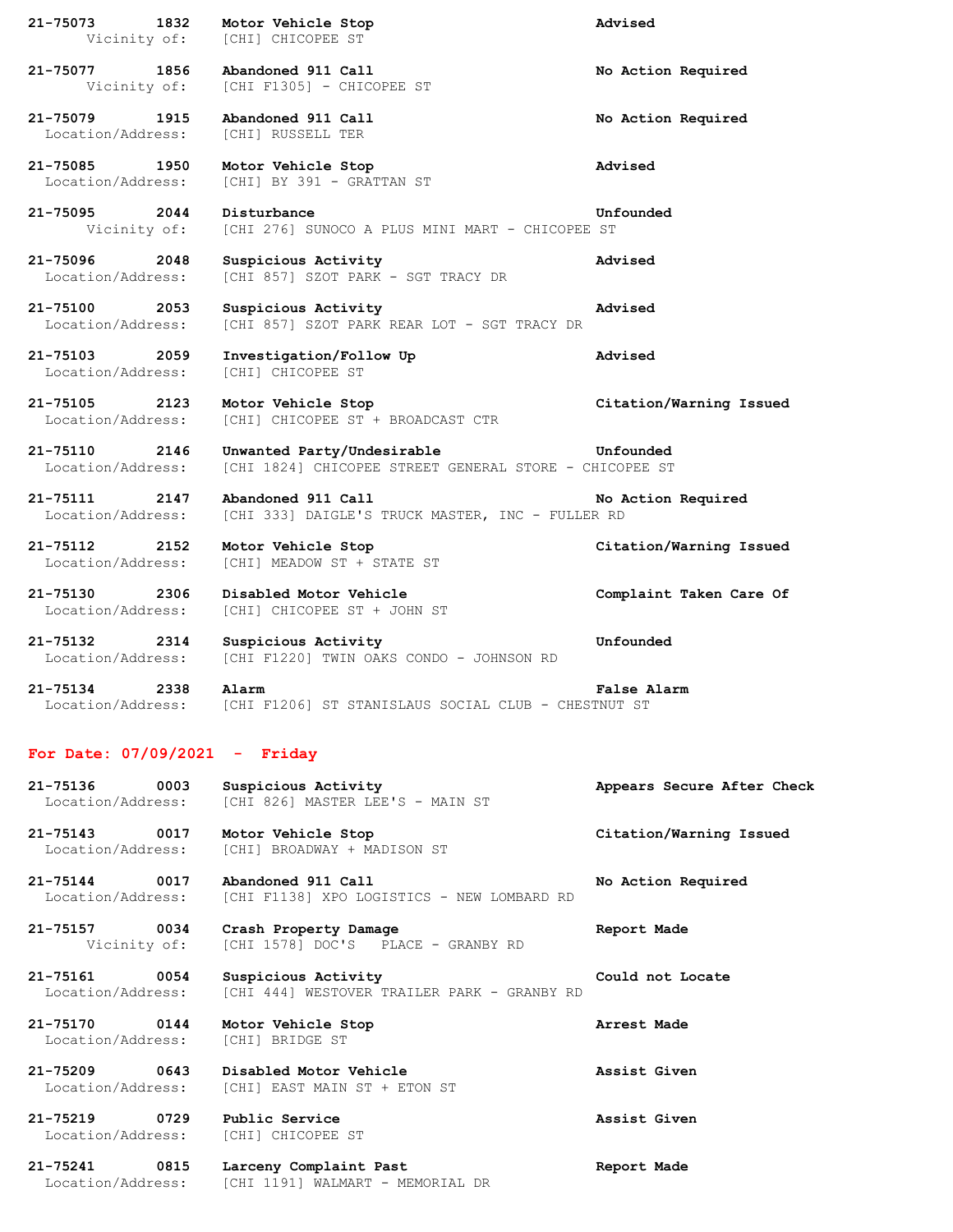| 21-75242<br>0834<br>Location/Address:     | Alarm<br>[CHI] JEAN CIR                                                       | False Alarm                |
|-------------------------------------------|-------------------------------------------------------------------------------|----------------------------|
| 21-75253 0905<br>Location/Address:        | Suspicious Activity<br>[CHI 2463] DUNKIN DONUTS - BURNETT RD                  | Could not Locate           |
| 21-75255 0912<br>Location/Address:        | Crash Property Damage<br>[CHI 1191] WALMART - MEMORIAL DR                     | Report Made                |
| 21-75256<br>0912<br>Location/Address:     | Crash Property Damage<br>[CHI F27] STOP & GO - PROSPECT ST                    | Assist Given               |
| 21-75262 0925<br>Location/Address:        | Fraud/Identity Theft<br>[CHI] HENRY HARRIS ST                                 | Report Made                |
| 21-75303 1125<br>Location/Address:        | Neighbor/Landlord Dispute<br>[CHI] CHICOPEE ST                                | Report Made                |
| 21-75297 1129<br>Vicinity of:             | Crash Personal Injury<br>[CHI 828] MAR AUTO SERVICE - PROSPECT ST             | Report Made                |
| $21 - 75314$<br>1204<br>Location/Address: | Alarm<br>[CHI 60] ST ROSE PARISH CENTER - CHAPEL ST                           | False Alarm                |
| 21-75321<br>1229<br>Location/Address:     | Abandoned 911 Call<br>[CHI] GRANBY RD                                         | <b>False Alarm</b>         |
| 21-75328<br>1245<br>Location/Address:     | Larceny Complaint Past<br>[CHI] SPRINGFIELD ST                                | Criminal Complaint Request |
| 21-75337<br>1321<br>Location/Address:     | Disturbance<br>[CHI 1761] RESIDENCE INN BY MARRIOTT - MEMORIAL DR             | Advised                    |
| 21-75340<br>1326<br>Location/Address:     | Breaking & Entering Past<br>[CHI] AIRPARK WAY                                 | Report Made                |
| 21-75343<br>1334<br>Location/Address:     | Crash Property Damage<br>[CHI] BRITTON ST                                     | Report Made                |
|                                           |                                                                               |                            |
| 21-75347<br>1352<br>Location/Address:     | Abandoned 911 Call<br>[CHI 333] DAIGLE'S TRUCK MASTER, INC - FULLER RD        | No Action Required         |
| 21-75348<br>1355<br>Location/Address:     | Warrant Service<br>[CHI] ELMER DR                                             | Arrest Made                |
| 21-75358 1410<br>Location/Address:        | Disturbance<br>[CHI 653] DOLLAR GENERAL - MEMORIAL DR                         | Advised                    |
| 21-75360 1414<br>Location/Address:        | Fraud/Identity Theft<br>[CHI] DEBRA DR                                        | Report Made                |
| 21-75364<br>1430<br>Location/Address:     | Disturbance<br>[CHI F621] FAMILY DOLLAR - EXCHANGE ST                         | Complaint Taken Care Of    |
| 21-75367 1436<br>Vicinity of:             | Crash Property Damage<br>[CHI] PARKED IN THE TRUCK STOP - BURNETT RD          | Complaint Taken Care Of    |
| 21-75366<br>1437<br>Location:             | Crash Property Damage<br>[CHI] SCHOOL AND CHESNUT.                            | Criminal Complaint Request |
| 21-75372<br>1446<br>Vicinity of:          | MV COMPLAINT/TRAFFIC/PARKING<br>[CHI] MOUNTAINVIEW ST                         | Could not Locate           |
| 21-75377<br>1504<br>Location/Address:     | Animal Complaint<br>[CHI] CHURCH ST                                           | Could not Locate           |
| 21-75386<br>1520<br>Location/Address:     | Trespasser/Trespassing<br>[CHI] DAVIAU DR                                     | Advised                    |
| 21-75387<br>1528<br>Location/Address:     | Alarm<br>[CHI 1567] FAIRVIEW EYECARE - MEMORIAL DR                            | Appears Secure After Check |
| 21-75395<br>1550<br>Vicinity of:          | MV COMPLAINT/TRAFFIC/PARKING<br>[CHI 1604] BELCHER SCHOOL K-2 - MONTGOMERY ST | Could not Locate           |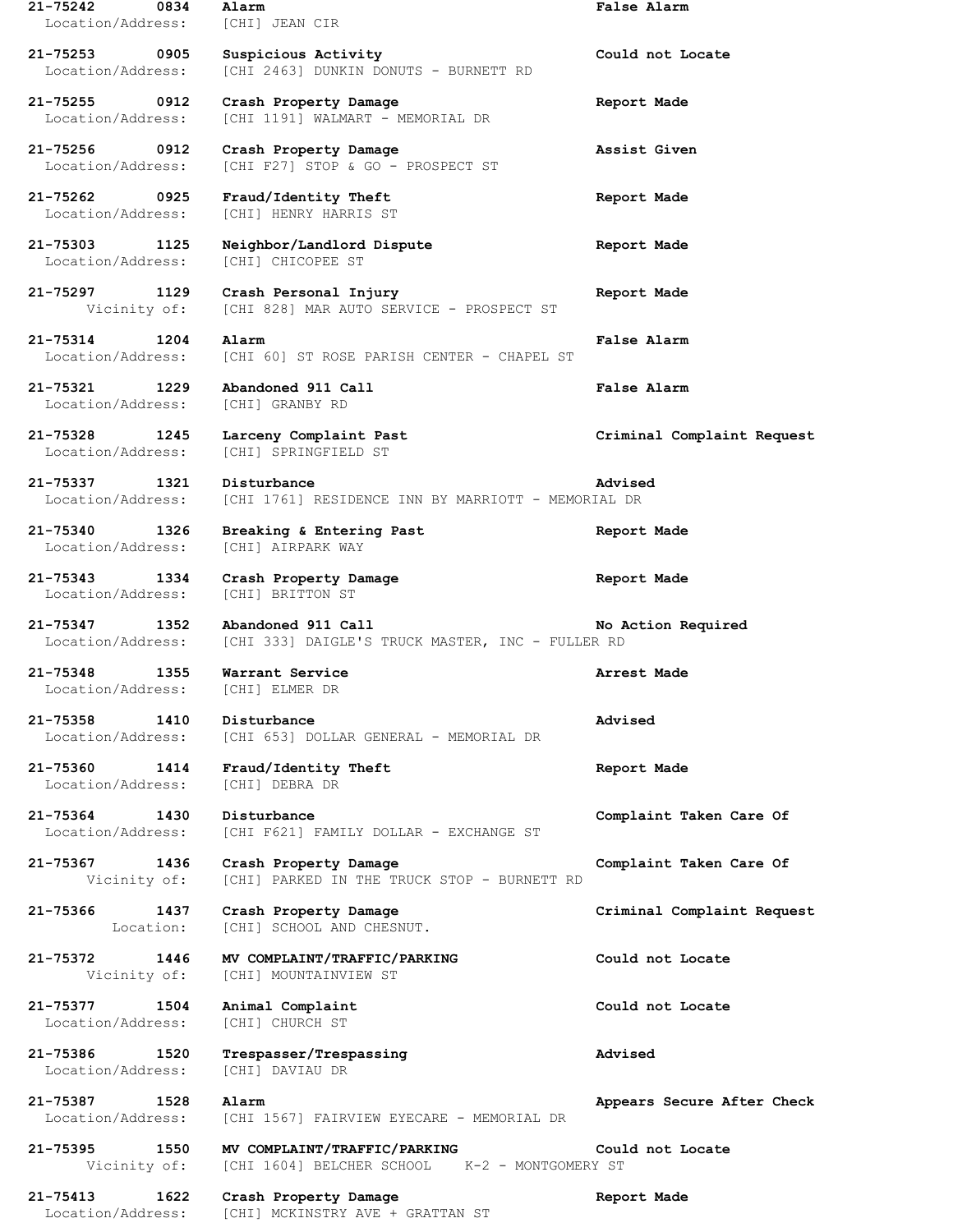**21-75418 1622 Trespasser/Trespassing Advised** Location/Address: [CHI 1440] PANERA BREAD - MEMORIAL DR

**21-75415 1625 Transport Service Transport Complete** Location/Address: [LUD] LUDLOW HOC - RANDALL

Location/Address: [CHI] QUALITY INK - GROVE ST

**21-75435 1701 Abandoned 911 Call Advised** Location/Address: [CHI] NEWBURY ST

**21-75440 1724 Harassment/Threats Report Made** Location/Address: [CHI] LECLAIR TER

**21-75449 1800 Crash Property Damage Report Made** Location/Address: [CHI 2112] THEORY WELLNESS - FULLER RD

**21-75452 1813 Trespasser/Trespassing Could not Locate** Location/Address: [CHI 1440] PANERA BREAD - MEMORIAL DR

**21-75459 1821 Crash Property Damage Report Made** Location/Address: [CHI 1252] MARSHALL'S - MEMORIAL DR

**21-75461 1824 Crash Property Damage Report Made** Location/Address: [CHI] YELLE ST + MASSACHUSETTS AVE

**21-75462 1828 Warrant Service Arrest Made** Location/Address: [CHI 854] - VIVIAN ST

**21-75468 1853 Alarm False Alarm** Location/Address: [CHI 1176] VIDEO GAME CASTLE - CENTER ST

**21-75477 1915 Disturbance Complaint Taken Care Of** Location/Address: [CHI F685] FRONTERA GRILL - MEMORIAL DR

**21-75483 1926 MV COMPLAINT/TRAFFIC/PARKING Unfounded** Vicinity of: [CHI 1424] ST ANNE CHURCH - COLLEGE ST

**21-75484 1932 Abandoned 911 Call Could not Locate** Location/Address: [CHI] HAMPDEN ST

**21-75494 2010 Drug/Narcotic Activity No Action Required** Location/Address: [CHI] ELMER DR

**21-75501 2028 Motor Vehicle Stop Citation/Warning Issued** Location/Address: [CHI] CELESTINE ST + MEADOW ST

**21-75506 2054 Abandoned 911 Call False Alarm** Location/Address: [CHI] NARRAGANSETT BLVD

**21-75511 2110 Mal Damage/VANDALISM-Past Report Made** Location/Address: [CHI] ELLERTON ST

**21-75512 2113 Suspicious Activity Advised** Location/Address: [CHI] FESTIVAL CIR

**21-75516 2134 Crash Property Damage Report Made** Location/Address: [CHI] HAMPDEN ST

**21-75518 2135 Fireworks Complaint Unfounded** Location/Address: [CHI] BEMIS ST + CHICOPEE ST

**21-75521 2145 Motor Vehicle Stop Citation/Warning Issued** Location/Address: [CHI XP1958] SABON LATINO RESTAURANT - MEADOW ST

**21-75536 2259 Disturbance Report Made** Location/Address: [CHI] EAST STREET AVE

## **For Date: 07/10/2021 - Saturday**

**21-75546 0004 Fireworks Complaint Unfounded** Vicinity of: [CHI 325] BOAT RAMP, MEDINA STREET - MEDINA ST

**21-75434 1700 Alarm Appears Secure After Check**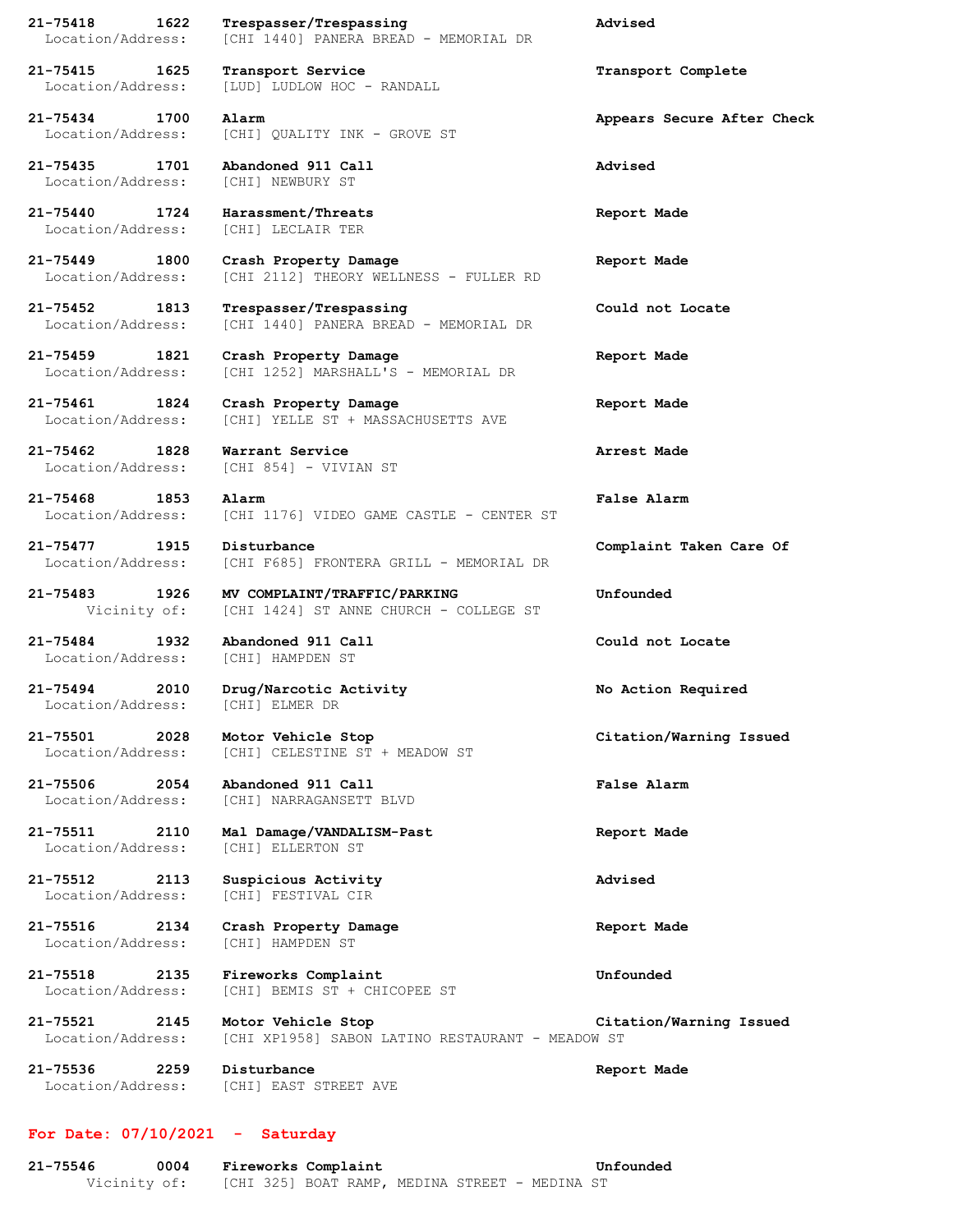**21-75552 0017 MV COMPLAINT/TRAFFIC/PARKING Complaint Taken Care Of** Vicinity of: [CHI 1191] WALMART - MEMORIAL DR **21-75581 0131 Motor Vehicle Stop Citation/Warning Issued** Location/Address: [CHI F1328] GALLAGHER OLDE FASHIONED SERVICE - EAST ST **21-75587 0155 Motor Vehicle Stop Citation/Warning Issued** Location/Address: [CHI 448] SOFT TOUCH AUTO WASH - GRANBY RD **21-75589 0157 MV COMPLAINT/TRAFFIC/PARKING Could not Locate** Vicinity of: [CHI] PROSPECT ST **21-75606 0242 Transport Service Transport Complete** Location/Address: [LUD 1] HAMPDEN COUNTY JAIL - RANDALL RD **21-75619 0335 Alarm False Alarm** Location/Address: [CHI F464] COLLEGIAN COURT - PARK ST **21-75618 0336 Alarm False Alarm** Location/Address: [CHI 201] TONY & VITAL AUTO REPAIR - CHICOPEE ST **21-75632 0359 Crash Property Damage Report Made** Vicinity of: [CHI] YELLE ST **21-75645 0543 Fraud/Identity Theft Report Made** Location/Address: [CHI] BOIVIN TER **21-75648 0659 Abandoned 911 Call No Action Required** Location/Address: [CHI 333] DAIGLE'S TRUCK MASTER, INC - FULLER RD **21-75650 0717 Alarm False Alarm** Location/Address: [CHI F337] WHITE EAGLE LIQUORS - FULLER RD **21-75679 0827 Abandoned 911 Call No Action Required** Location/Address: [CHI 333] DAIGLE'S TRUCK MASTER, INC - FULLER RD **21-75685 0852 Motor Vehicle Stop Citation/Warning Issued** Location/Address: [CHI] ST JAMES AVE **21-75704 0957 Crash Property Damage Report Made** Location/Address: [CHI] MEADOW ST **21-75706 1003 Motor Vehicle Stop Citation/Warning Issued** Location/Address: [CHI] EAST MAIN ST **21-75712 1018 Animal Complaint Advised** Location/Address: [CHI] OLD LYMAN RD **21-75715 1029 Crash Property Damage Report Made** Location/Address: [CHI 938] HOME DEPOT - MEMORIAL DR **21-75718 1038 Breaking & Entering Past Advised** Location/Address: [CHI] ELMER DR **21-75724 1105 Shoplifter Arrest Made** Location/Address: [CHI] HOME DEPOT - MEMORIAL DR **21-75728 1132 Drug/Narcotic Activity Advised** Location/Address: [CHI] MEADOW ST **21-75735 1153 MV COMPLAINT/TRAFFIC/PARKING Advised** Location/Address: [CHI] CHICOPEE ST **21-75738 1211 Shoplifter Report Made** Location/Address: [CHI 938] HOME DEPOT - MEMORIAL DR **21-75756 1254 Larceny Complaint Past Report Made** Location/Address: [CHI] GREENWICH ST **21-75759 1302 MV COMPLAINT/TRAFFIC/PARKING No Action Required** Location/Address: [CHI] PROSPECT ST **21-75760 1304 MV COMPLAINT/TRAFFIC/PARKING Citation/Warning Issued** Location/Address: [CHI] MARCELLE ST **21-75765 1321 ASSIST OTHER AGENCY Assist Given** Location/Address: [CHI] HAMPDEN ST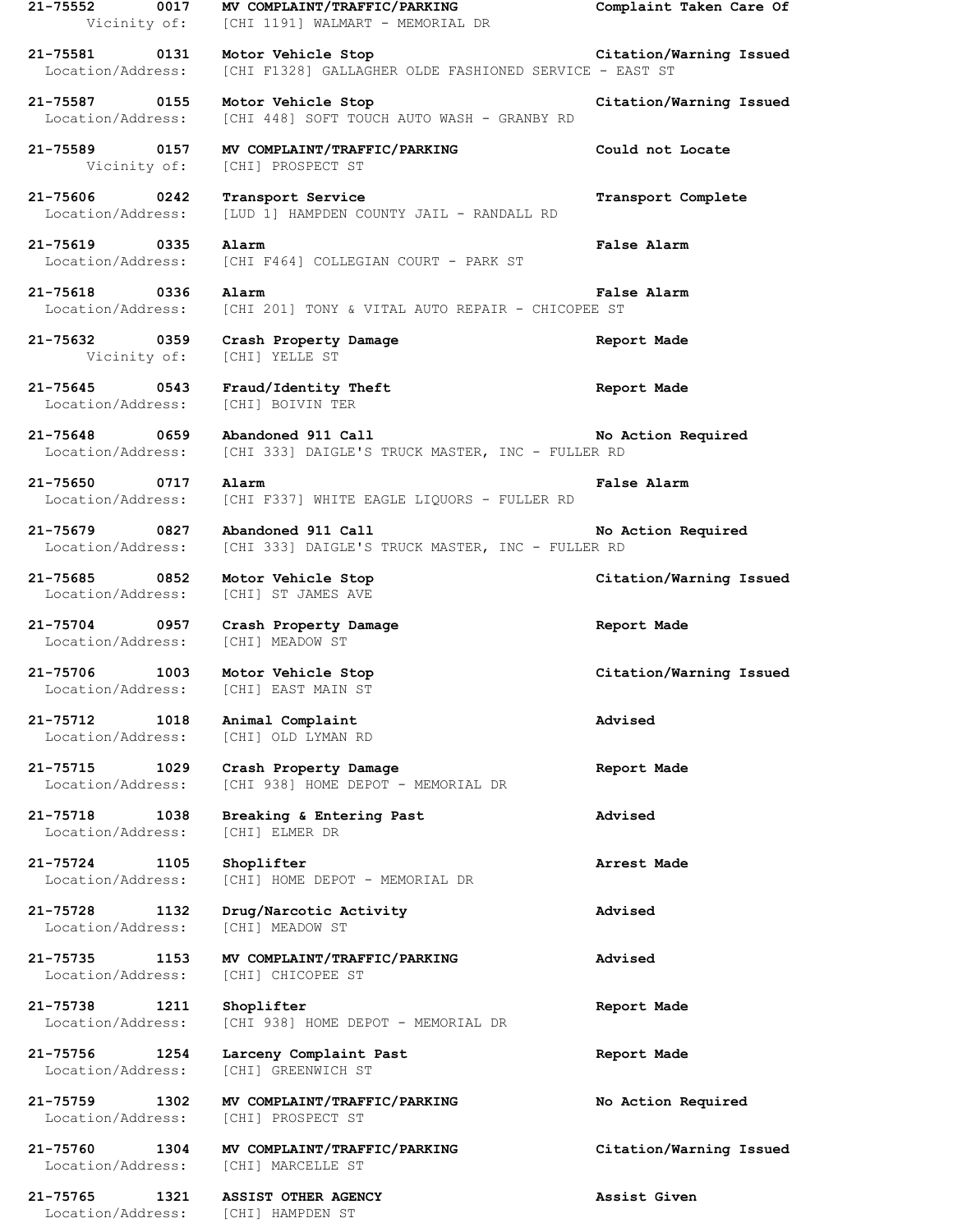| 21-75772<br>1330                      |      | Breaking & Entering Past<br>Location/Address: [CHI] EDBERT ST                                     | Report Made             |
|---------------------------------------|------|---------------------------------------------------------------------------------------------------|-------------------------|
| 21-75769 1339<br>Location/Address:    |      | Public Service<br>[CHI 269] JENROSE WINES & LIQUORS - CHICOPEE ST                                 | Could not Locate        |
| 21-75791 1439<br>Location/Address:    |      | Mal Damage/VANDALISM-Past<br>[CHI 242] BIRCH PARK PLACE APARTMENTS CHICOPEE HOUSING - CHICOPEE ST | Report Made             |
| 21-75792 1440<br>Location/Address:    |      | Abandoned 911 Call<br>[CHI] ALLEN ST                                                              | Complaint Taken Care Of |
| 21-75793 1500<br>Location/Address:    |      | Crash Property Damage<br>[CHI 358] GOLDEN NOZZLE CAR WASH - MONTGOMERY ST                         | Advised                 |
| 21-75795 1508<br>Vicinity of:         |      | Suspicious Activity<br>[CHI] EXCHANGE ST                                                          | Could not Locate        |
| 21-75798<br>Location/Address:         | 1534 | Alarm<br>[CHI] IRON DUCK - FIRST AVE                                                              | False Alarm             |
| 21-75802 1547<br>Location/Address:    |      | Neighbor/Landlord Dispute<br>[CHI F862] SENTRY CLEANERS - JAMES ST                                | Advised                 |
| 21-75804 1556<br>Location/Address:    |      | Transport Service<br>[CHI F182] HAMPDEN COUNTY WOMANS - CENTER ST                                 | Transport Complete      |
| 21-75819 1633<br>Location/Address:    |      | Suspicious Activity<br>[CHI F1309] FIVE BELOW - MEMORIAL DR                                       | Could not Locate        |
| 21-75823 1636<br>Vicinity of:         |      | MV COMPLAINT/TRAFFIC/PARKING<br>[CHI] GRATTAN ST                                                  | Could not Locate        |
| 21-75822<br>Location/Address:         | 1637 | Transport Service<br>[HOY F1] HOLYOKE HOSPITAL - BEECH ST                                         | Transport Complete      |
| 21-75835 1713<br>Location/Address:    |      | Crash Property Damage<br>[CHI F1166] ROYAL BUFFET - MEMORIAL DR                                   | Advised                 |
| 21-75837 1723                         |      | Disturbance<br>Location/Address: [CHI] EXCHANGE ST                                                | Advised                 |
| 21-75838 1727                         |      | Crash Property Damage<br>Location/Address: [CHI] FRONT ST                                         | Report Made             |
| 21-75842<br>Location/Address:         | 1737 | Transport Service<br>[SPR F1] BAYSTATE MEDICAL CENTER - CHESTNUT ST                               | Transport Complete      |
| 21-75847<br>1742<br>Location/Address: |      | Larceny Complaint Past<br>[CHI 1191] WALMART - MEMORIAL DR                                        | Report Made             |
| 21-75856 1803<br>Location/Address:    |      | Stolen M/V L/P Report<br>[CHI] LEMUEL AVE                                                         | Advised                 |
| 21-75858 1804<br>Location/Address:    |      | Harassment/Threats<br>[CHI] MARY ST                                                               | Advised                 |
| 21-75867 1833<br>Location/Address:    |      | Repossessed Motor Vehicle/Other<br>[CHI] LEMUEL AVE                                               | Complaint Taken Care Of |
| 21-75870 1834<br>Location/Address:    |      | MV COMPLAINT/TRAFFIC/PARKING<br>[CHI 310] SUBWAY - CENTER ST                                      | No Action Required      |
| 21-75869<br>Location/Address:         | 1835 | MV COMPLAINT/TRAFFIC/PARKING<br>[CHI] SARATOGA AVE + FAIRVIEW AVE                                 | Complaint Taken Care Of |
| 21-75872 1841<br>Location/Address:    |      | MV COMPLAINT/TRAFFIC/PARKING<br>[CHI] GAYLORD ST                                                  | Could not Locate        |
| 21-75873                              | 1843 | Abandoned 911 Call<br>Location/Address: [CHI] EMMET ST                                            | No Action Required      |
| 21-75874 1844                         |      | Motor Vehicle Stop<br>Location/Address: [CHI] CHICOPEE ST + WALTER ST                             | Citation/Warning Issued |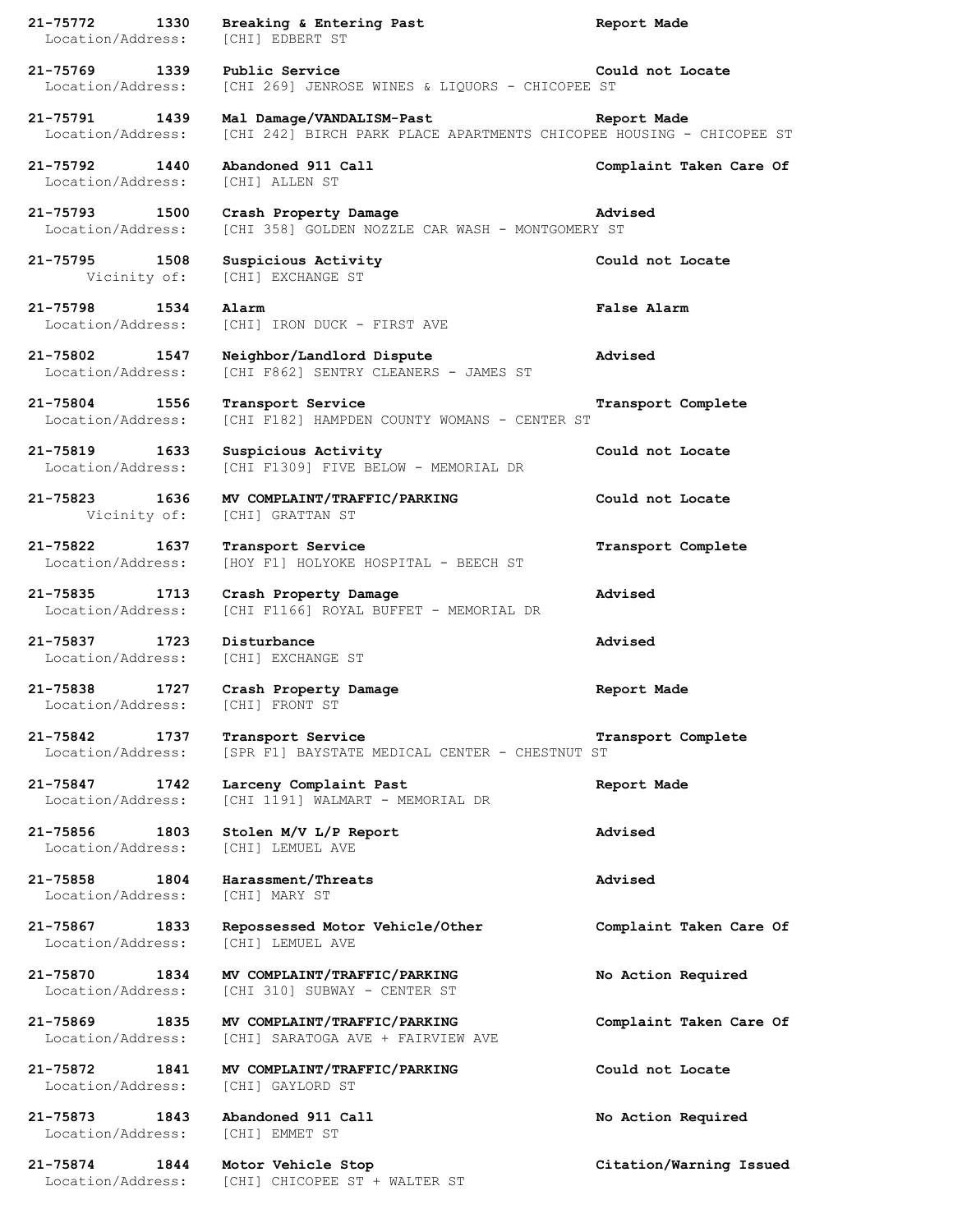**21-75877 1851 ASSIST OTHER AGENCY Could not Locate** Location/Address: [CHI] SHERIDAN ST **21-75879 1915 Abandoned 911 Call Could not Locate** Location/Address: [CHI] MEMORIAL DR **21-75886 1941 Abandoned 911 Call Complaint Taken Care Of** Location/Address: [CHI] WALTER ST **21-75890 1958 Mal Damage/VANDALISM-Past Report Made** Location/Address: [CHI] REED AVE **21-75891 1959 Shoplifter Advised** Location/Address: [CHI F1342] CVS PHARMACY - CENTER ST **21-75892 2004 Suspicious Activity Could not Locate** Location/Address: [CHI 1761] RESIDENCE INN BY MARRIOTT - MEMORIAL DR **21-75897 2018 Harassment/Threats Advised** Location/Address: [CHI 847] RAY ASH PARK - ARCADE ST **21-75900 2030 Larceny Complaint Past No Action Required** Location/Address: [CHI] FRONT ST **21-75901 2030 Animal Complaint Advised** Location/Address: [CHI] ORIOLE DR **21-75903 2031 Fireworks Complaint Could not Locate** Vicinity of: [CHI F163] RUMBLE SEAT LOUNGE - SPRINGFIELD ST **21-75908 2039 Fireworks Complaint Could not Locate** Vicinity of: [CHI] MAPLE ST **21-75910 2041 MV COMPLAINT/TRAFFIC/PARKING Citation/Warning Issued** Location/Address: [CHI F163] RUMBLE SEAT LOUNGE - SPRINGFIELD ST **21-75912 2055 Motor Vehicle Stop Advised** Location/Address: [CHI] SPRINGFIELD ST **21-75913 2055 Abandoned 911 Call No Action Required** [CHI] BRIGHTWOOD ST **21-75923 2119 Fireworks Complaint Could not Locate** Location/Address: [CHI] MONTGOMERY ST **21-75926 2127 Abandoned 911 Call No Action Required** Location/Address: [CHI] WALTER ST **21-75928 2131 Abandoned/Found Property Report Made** Location/Address: [CHI 358] GOLDEN NOZZLE CAR WASH - MONTGOMERY ST **21-75929 2138 Fireworks Complaint Could not Locate** Vicinity of: [CHI 328] SAMS CONVENIENCE STORE - BROADWAY **21-75931 2140 Abandoned 911 Call No Action Required** Location/Address: [CHI] TRILBY AVE **21-75933 2144 Fireworks Complaint Could not Locate** Location/Address: [CHI] SIMONICH CIR **21-75941 2158 Abandoned 911 Call No Action Required** Location/Address: [CHI] SPRING ST **21-75942 2205 Fireworks Complaint Could not Locate** Location/Address: [CHI 848] DANA PARK - NEWBURY ST **21-75945 2217 Motor Vehicle Stop Advised** Location/Address: [CHI] MEMORIAL DR **21-75946 2217 Crash Property Damage Report Made** Vicinity of: [CHI] GRATTAN ST **21-75954 2246 MV COMPLAINT/TRAFFIC/PARKING No Action Required** Location/Address: [CHI] ELLEN AVE **21-75959 2316 Motor Vehicle Stop Citation/Warning Issued** Location/Address: [CHI] MEADOW ST + LAWNDALE ST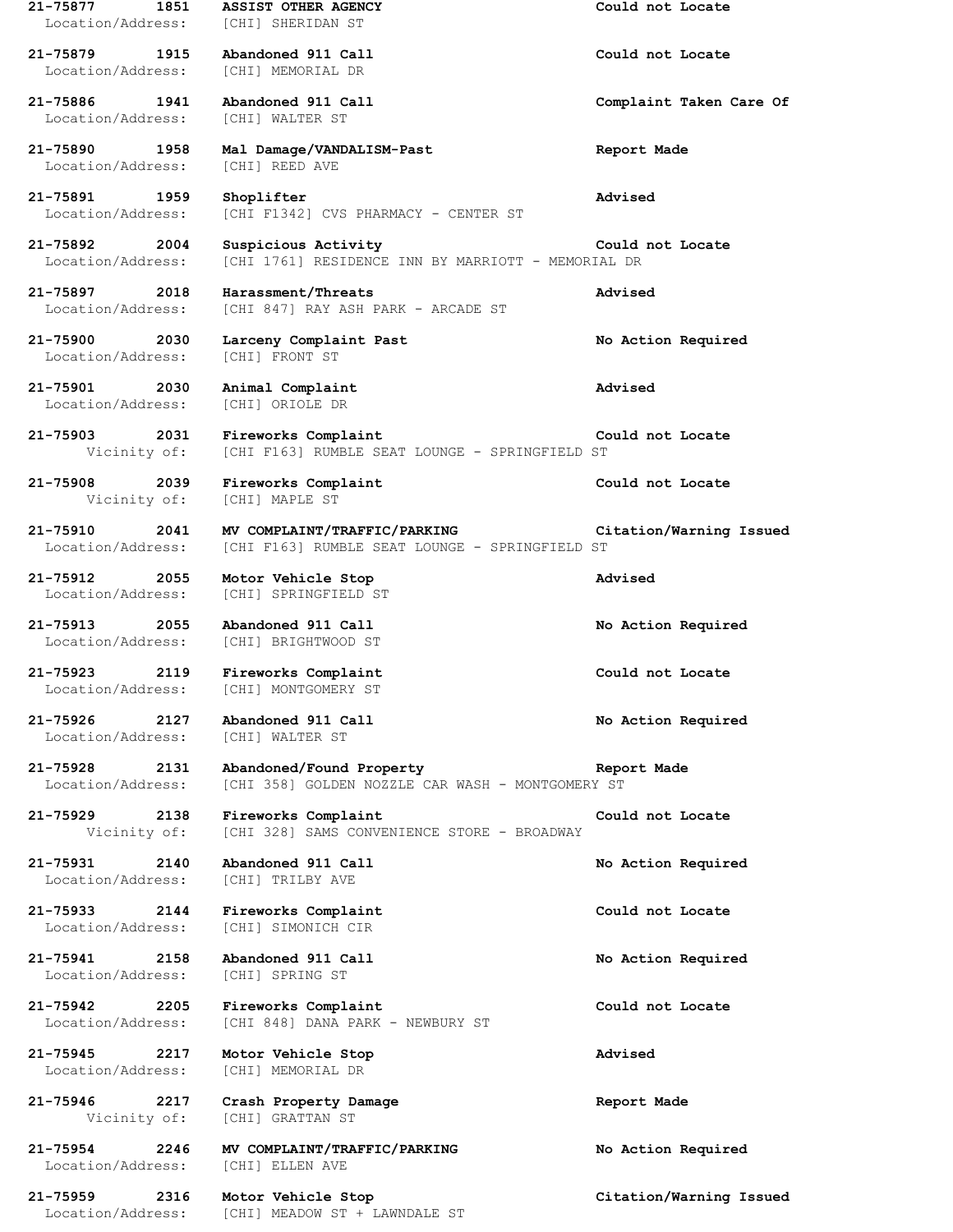| 21-75960<br>2324<br>Location/Address:         | Motor Vehicle Stop<br>[CHI 287] TEDDY BEAR POOLS & SPAS - EAST ST                                                                 | Citation/Warning Issued |
|-----------------------------------------------|-----------------------------------------------------------------------------------------------------------------------------------|-------------------------|
| 21-75963 2339<br>Vicinity of:                 | Crash Property Damage<br>[CHI] CHICOPEE ST                                                                                        | No Action Required      |
| $21 - 75964$<br>2342                          | Alarm<br>Location/Address: [CHI] SPRINGFIELD ST                                                                                   | False Alarm             |
| 21-75965<br>2347                              | Alarm<br>Location/Address: [CHI 840] STREIBER SCHOOL, HUGH SCOTT K-5 - STREIBER DR                                                | False Alarm             |
| For Date: $07/11/2021$ - Sunday               |                                                                                                                                   |                         |
| 21-75981 0023                                 | MV COMPLAINT/TRAFFIC/PARKING Complaint Taken Care Of<br>Vicinity of: [CHI F122] WESTCOMM REGIONAL DISPATCH CENTER - SHAWINIGAN DR |                         |
| 21-75989 0037<br>Vicinity of: [CHI] CENTER ST | MV COMPLAINT/TRAFFIC/PARKING                                                                                                      | Complaint Taken Care Of |
| 21-76019 0132<br>Location/Address:            | MV COMPLAINT/TRAFFIC/PARKING<br>[CHI F337] WHITE EAGLE LIOUORS - FULLER RD                                                        | Unfounded               |
| 21-76012<br>0134<br>Location/Address:         | Traffic Assignment<br>[CHI] CENTER ST                                                                                             | No Action Required      |
| 21-76030 0228<br>Location:                    | Traffic Assignment<br>[CHI] CENTER ST                                                                                             | No Action Required      |
| 21-76049<br>0252<br>Location/Address:         | Unwanted Party/Undesirable<br>[CHI 497] MOTEL 6- JOHNNY CAKE HOLLOW RD                                                            | Advised                 |
| 21-76051 0256<br>Location/Address:            | Unwanted Party/Undesirable<br>[CHI 1824] CHICOPEE STREET GENERAL STORE - CHICOPEE ST                                              | Complaint Taken Care Of |
| 21-76058 0316<br>Location/Address:            | Public Service<br>[CHI] EAST ST + CAREW ST                                                                                        | No Action Required      |
| 21-76087 0806<br>Location/Address:            | Unwanted Party/Undesirable<br>[CHI] 391 OFF RAMP AREA - CHICOPEE ST                                                               | Advised                 |
| 21-76106 0928<br>Location/Address:            | Animal Complaint<br>[CHI] JOY ST                                                                                                  | Advised                 |
| 21-76115 1009<br>Location/Address:            | Motor Vehicle Stop<br>[CHI] BEAUCHAMP TER                                                                                         | Citation/Warning Issued |
| 21-76121 1039<br>Location/Address:            | Motor Vehicle Stop<br>[CHI 1396] CZAR DISTRIBUTING INC. - BUCKLEY BLVD                                                            | Citation/Warning Issued |
| 21-76123 1050<br>Location/Address:            | Motor Vehicle Stop<br>[CHI 1396] CZAR DISTRIBUTING INC. - BUCKLEY BLVD                                                            | Citation/Warning Issued |
| 21-76125 1103<br>Location/Address:            | Motor Vehicle Stop<br>[CHI 1396] CZAR DISTRIBUTING INC. - BUCKLEY BLVD                                                            | Citation/Warning Issued |
| 21-76127 1110<br>Location/Address:            | Motor Vehicle Stop<br>[CHI 1396] CZAR DISTRIBUTING INC. - BUCKLEY BLVD                                                            | Citation/Warning Issued |
| 21-76130 1117<br>Location/Address:            | Motor Vehicle Stop<br>[CHI 1396] CZAR DISTRIBUTING INC. - BUCKLEY BLVD                                                            | Citation/Warning Issued |
| 21-76131 1120<br>Location/Address:            | Public Service<br>[CHI 2105] BY THE DAVITT MEMORIAL BRIDGE - GRANBY RD                                                            | No Action Required      |
| 21-76132 1125<br>Location/Address:            | Motor Vehicle Stop<br>[CHI 643] REGISTRY OF MOTOR VEHICLES - CHICOPEE ST                                                          | Citation/Warning Issued |
| 21-76134 1126<br>Location/Address:            | MV COMPLAINT/TRAFFIC/PARKING<br>[CHI] PROSPECT ST                                                                                 | No Action Required      |
| 21-76138 1139                                 | Disturbance<br>Location/Address: [CHI 1196] SHELL - WEST ST                                                                       | Could not Locate        |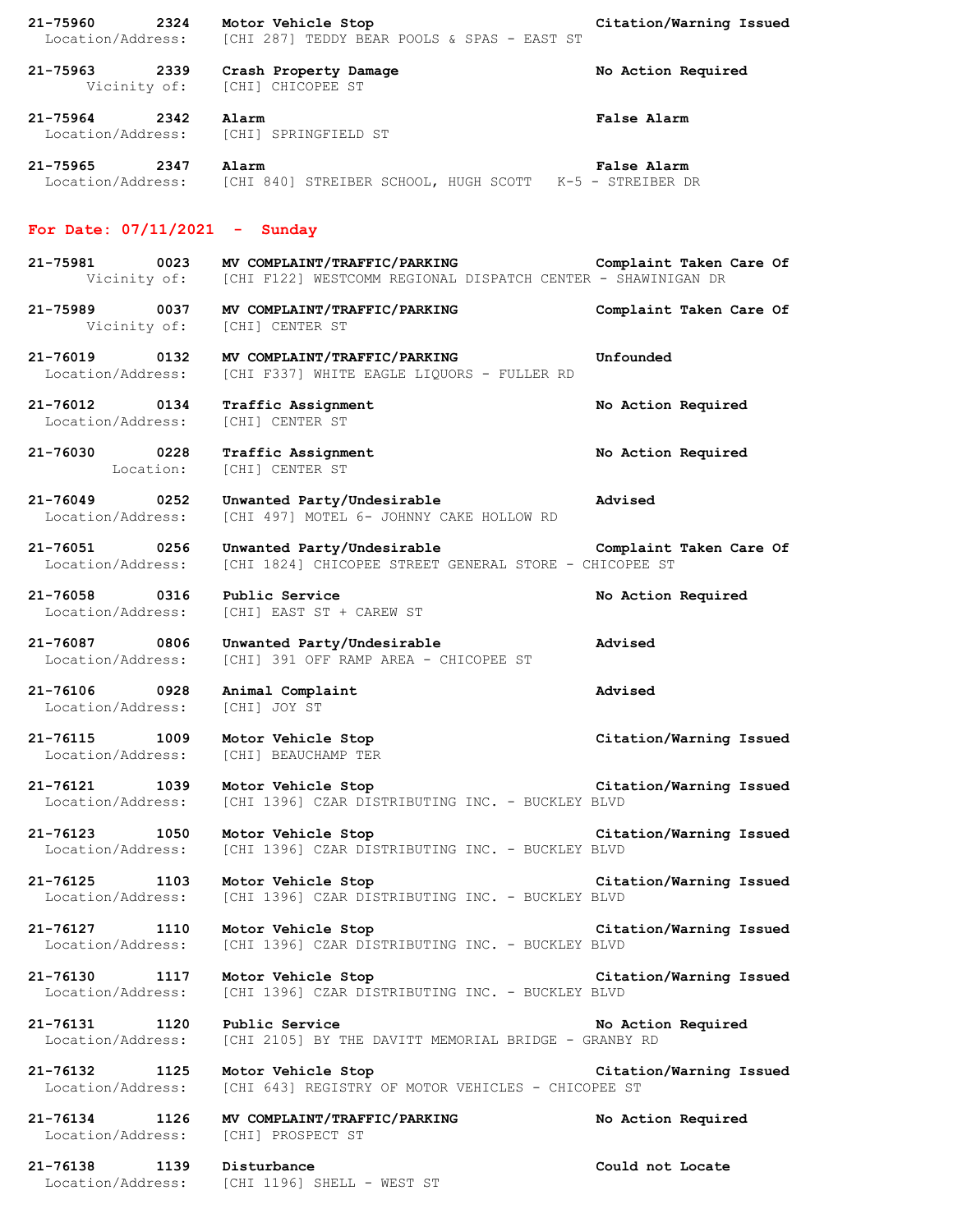| 21-76142 1158 Motor Vehicle Stop                                                | Citation/Warning Issued<br>Location/Address: [CHI 735] ARBYS ROAST BEEF RESTUARANT - GRANBY RD      |                         |
|---------------------------------------------------------------------------------|-----------------------------------------------------------------------------------------------------|-------------------------|
| 21-76143 1206                                                                   | Unwanted Party/Undesirable The Complaint Taken Care Of                                              |                         |
| Location/Address:                                                               | [CHI 188] PRIDE SERVICE STATION - CHICOPEE ST                                                       |                         |
| 21-76147 1213 Motor Vehicle Stop<br>Location/Address:                           | [CHI] MCKINSTRY AVE                                                                                 | Citation/Warning Issued |
| 21-76149 1216 Motor Vehicle Stop                                                | Location/Address: [CHI] MONTGOMERY ST                                                               | Citation/Warning Issued |
| 21-76151 1226 Motor Vehicle Stop                                                | Location/Address: [CHI] MCKINSTRY AVE                                                               | Citation/Warning Issued |
| 21-76158 1255 Abandoned 911 Call<br>Location/Address: [CHI] RAYLO ST            |                                                                                                     | Unfounded               |
| 21-76159 1259<br>Location/Address:                                              | Motor Vehicle Stop<br>[CHI F53] TRINITY HEALTH OF NEW ENGLAND - MONTGOMERY ST                       | Citation/Warning Issued |
| 21-76167 1329<br>Vicinity of: [CHI] OLD LYMAN RD                                | Motor Vehicle Stop                                                                                  | Citation/Warning Issued |
| 21-76174 1354 Public Service                                                    | Location/Address: [CHI] SPRINGFIELD ST                                                              | Advised                 |
| 21-76180   1421   Abandoned   911   Call<br>Location/Address: [CHI] CHICOPEE ST |                                                                                                     | No Action Required      |
| 21-76182 1422<br>Location/Address:                                              | Mal Damage/VANDALISM-Past<br>[CHI] WESTPORT DR                                                      | Advised                 |
| 21-76188 1437<br>Location/Address:                                              | Suspicious Activity<br>[CHI] PAGE CT + HAMILTON ST                                                  | No Action Required      |
| 21-76197 1525<br>Location/Address:                                              | Transport Service<br>[CHI 328] SAMS CONVENIENCE STORE - BROADWAY                                    | Transport Complete      |
| 21-76205<br>Location/Address:                                                   | 1537 Crash Property Damage<br>[CHI] CHICOPEE ST                                                     | No Action Required      |
|                                                                                 | 21-76229 1619 ASSIST OTHER AGENCY<br>Location/Address: [CHI F1348] HILLSIDE ESTATES - NEW LUDLOW RD | Unfounded               |
| 21-76239 1642<br>Location/Address: [CHI] JOHNSON RD                             | Alarm                                                                                               | <b>False Alarm</b>      |
| 21-76254 1754<br>Location/Address:                                              | Abandoned 911 Call<br>[CHI] ELCON DR                                                                | Could not Locate        |
| 21-76259 1829<br>Location/Address:                                              | Disturbance<br>[CHI 927] CHUCKS AUTO SERVICE - WEST ST                                              | Advised                 |
| 21-76260<br>1832<br>Location/Address:                                           | Suspicious Activity<br>[CHI] CIRCLE DR                                                              | Advised                 |
| 21-76267 1915<br>Location/Address:                                              | Disturbance<br>[CHI F135] THE MUNICH HAUS - CENTER ST                                               | Complaint Taken Care Of |
| 21-76270<br>1934<br>Location/Address:                                           | Abandoned 911 Call<br>[CHI] CELEBRATION CIR                                                         | No Action Required      |
| 21-76271<br>1956<br>Location/Address:                                           | Disturbance<br>[CHI] SCHOOL ST                                                                      | Advised                 |
| 21-76275<br>2019<br>Location/Address:                                           | Public Service<br>[CHI] MEADOW ST                                                                   | Complaint Taken Care Of |
| 21-76274<br>2023<br>Vicinity of:                                                | Crash Personal Injury<br>[CHI] GRATTAN ST                                                           | Report Made             |
| 21-76285<br>2103<br>Location/Address:                                           | Breaking & Entering Past<br>[CHI] ELMER DR                                                          | Report Made             |
| 21-76296<br>2131<br>Location/Address:                                           | Missing Person<br>[CHI] GRANBY RD                                                                   | Advised                 |